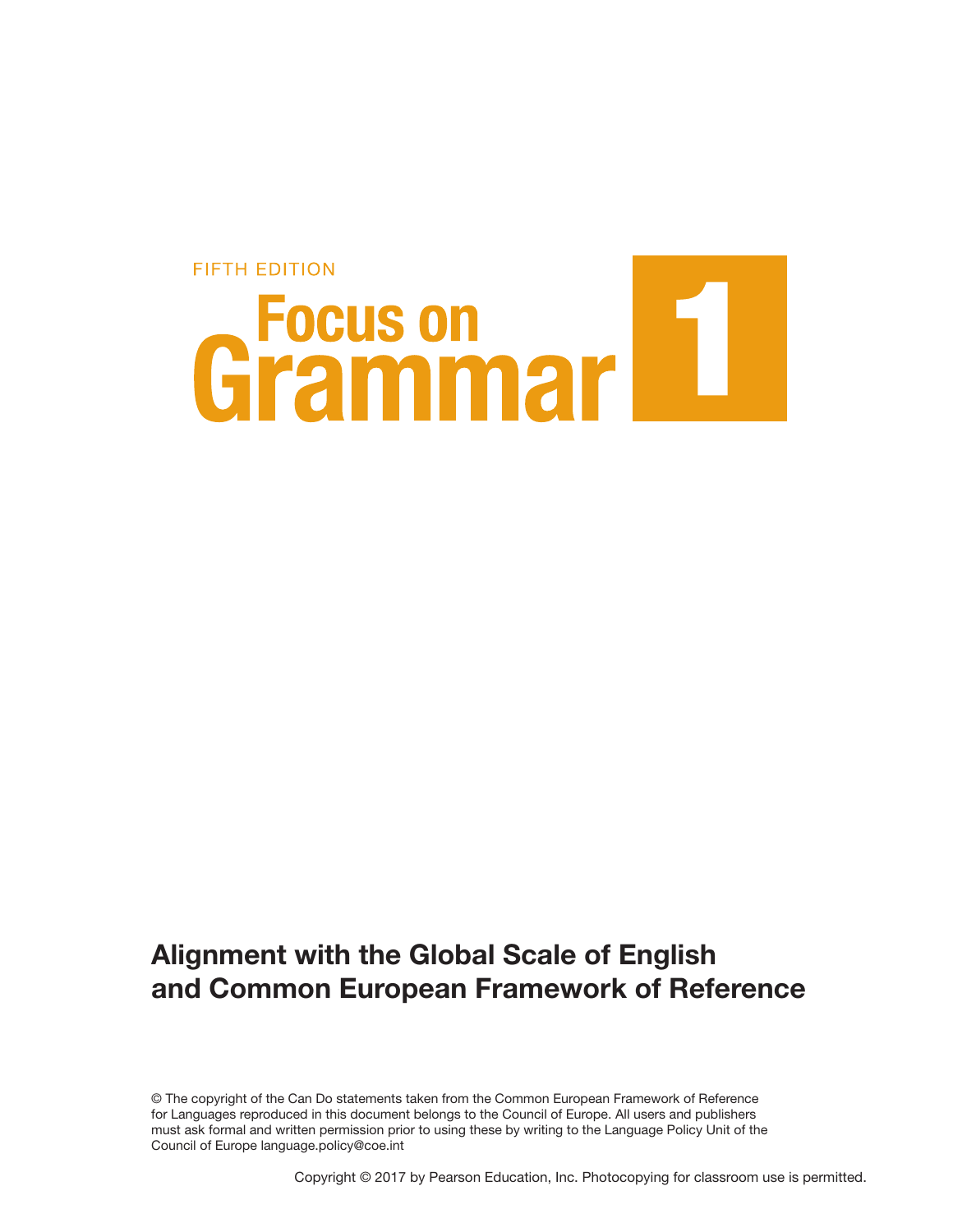# **FIFTH FDITION Grammar**

Focus on Grammar is a five-level grammar series that integrates grammar into all skills areas, presents natural language and contextualized material, and moves from controlled practice to authentic communication. It uses a unique four-step approach that takes students from comprehension to communication within a clear and consistent structure. Centred on thematic instruction, it combines comprehensive grammar coverage with abundant practice, critical thinking skills, four skills practice, opportunities for creative and meaningful communication, and ongoing assessment in a complete program.

- Complete integration of grammar into all skill areas as students read, write, listen, and speak. This integration allows students to learn grammar holistically, which in turn prepares them to understand and use English more effectively.
- Contextualized unit themes introduce grammar in realistic contexts.
- Communicative activities move beyond controlled practice to authentic communication.
- Corpus-informed grammar presentations reflect real and natural language usage.

*Focus on Grammar* follows a unique, four-step approach, taking students from comprehension to communication within a clear and consistent structure.

Step 1: Grammar in Context presents grammar in natural contexts such as articles, stories, interviews, and blog posts. Students engage with the unit reading and theme and get exposure to grammar as it is used in real life. The vocabulary practice helps students acquire the vocabulary they need to understand the unit readings and to express their own ideas.

Step 2: Grammar Presentation presents the structures in clear and accessible grammar charts and notes with multiple examples of form and meaning. Corpus-informed explanations and examples reflect natural usage of the target forms, differentiate between written and conversational registers whenever appropriate, and highlight common errors to help students avoid typical pitfalls in both speaking and writing.

Step 3: Focused Practice provides numerous and varied contextualized exercises for both the form and meaning of the new structures. Controlled practice ensures students' understanding of the target grammar and leads to mastery of form, meaning, and use.

Step 4: Communication Practice provides practice with the structures in listening exercises as well as in communicative, open-ended speaking activities. These engaging activities provide ample opportunities for personalization and build students' confidence in using English. Students also develop their critical thinking skills through problem-solving activities and discussions.

The new From Grammar to Writing section at the end of each unit helps students learn about common errors in writing and how to recognize them in their own work. Engaging and motivating writing activities encourage students to apply grammar in writing through structured tasks from pre-writing to editing.

### COURSE COMPONENTS

- Student Book with Essential Online Resources
- Student Book with MyEnglishLab
- Student Book split editions with Essential Online Resources
- Workbook
- MyEnglishLab
- Focus on Grammar website: www.pearsonELT.com/fog5e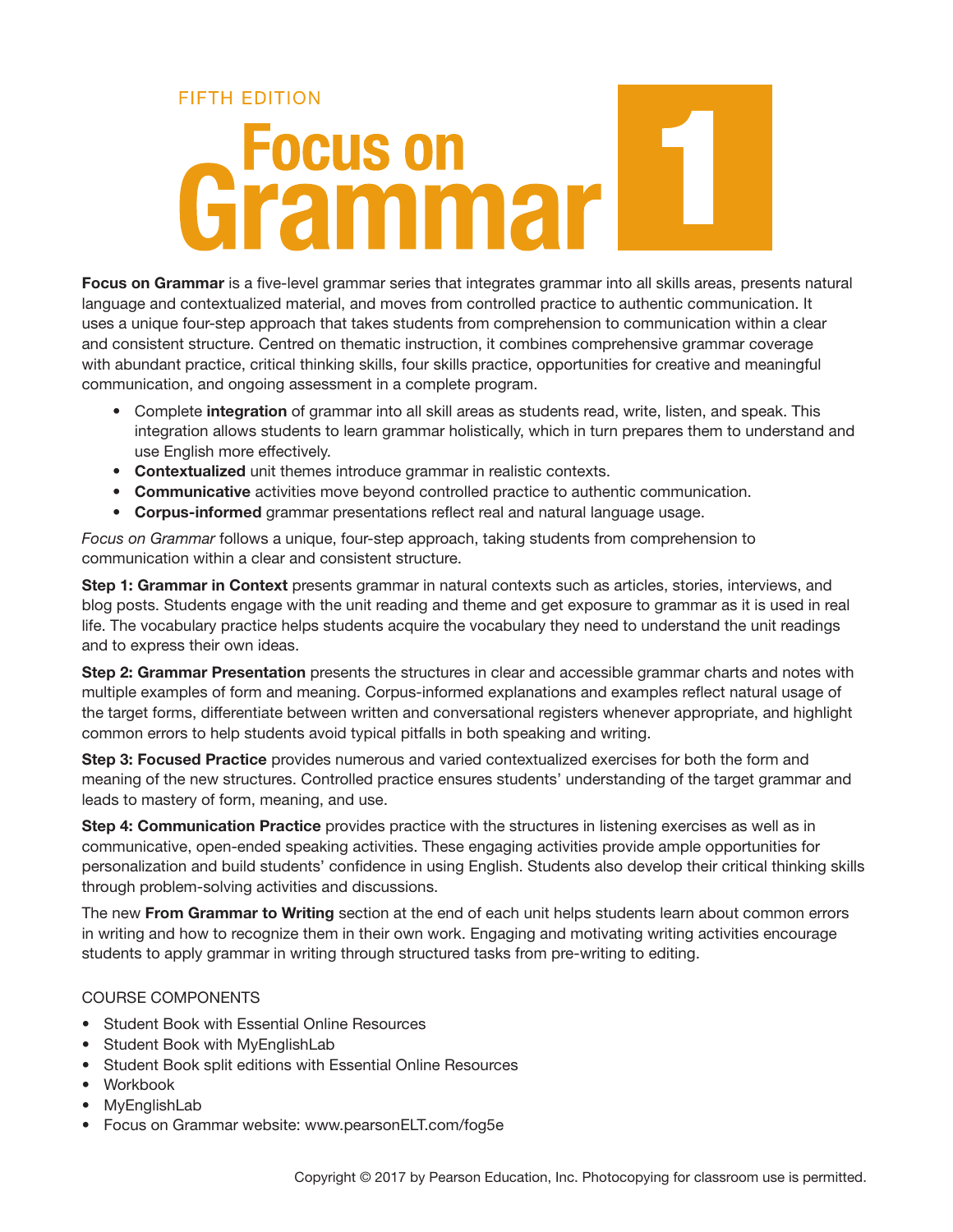### The Global Scale of English and The Common European Framework of Reference

The Global Scale of English is a standardized, granular scale from 10 to 90 which measures English language proficiency. It is aligned with the Common European Framework of Reference (CEFR). Unlike the CEFR, which describes proficiency in terms of broad levels, the Global Scale of English identifies what a learner can do at each point on a more granular scale and within a CEFR level. The scale is designed to motivate learners by demonstrating incremental progress in their language ability. The Global Scale of English forms the backbone for Pearson English course material and assessment.

CEFR and the Global Scale of English both comprise a number of Can Do statements, or "learning objectives," for each of the four language skills, describing what learners should be able to do at different levels of proficiency. The learning objectives are written to reflect what a student 'Can Do' with language without regard to the context in which a language skill may surface. The GSE Learning Objectives have been aligned to the CEFR, and many additional statements created, rated for difficulty, and calibrated to the scale.

This document provides an overview of the learning objectives that are covered in each unit of the course. As the learning objectives focus specifically on language skills, some learning objectives will be repeated multiple times, a reflection of the fact that skills are built through practice in multiple contexts.

In order for a learner to successfully learn and internalize a skill (with the goal of achieving mastery in the second or foreign language), it is important to encounter the skill in a variety of contexts. The content of the Summit course is designed to provide multiple touch points from which a learner can explore the possibilities of use of any given language skill. From conversations in the home to communication in a store, learners will have a variety of opportunities to improve their agility and fluency with the various skills.

For each learning objective we indicate whether a statement is from the original CEFR or newly created by Pearson English:

(C) Common European Framework descriptor, verbatim, © Council of Europe

(Ca) Common European Framework descriptor, adapted or edited, © Council of Europe (N2000) North (2000) descriptor, verbatim

(N2000a) North (2000) descriptor, adapted or edited

(P) New Pearson English descriptor

[Note: If a value is in parentheses, it indicates the learning objective is still undergoing research and validation, and therefore the value is a provisional estimate.]

Visit English.com/gse to learn more about the Global Scale of English.

**References** 

Council of Europe (2001) Common European Framework of Reference for Languages: Learning, teaching, assessment. Cambridge: Cambridge University Press.

North, B. (2000) The Development of a Common Framework Scale of Language Proficiency. New York: Peter Lang.

Schneider, Guenther and Brian North (1999) 'In anderen Sprachen kann ich' . . . Skalen zur Beschreibung, Beurteilung und Selbsteinschätzung der fremdsprachlichen Kommunikationmsfähigkeit. Berne, Project Report, National Research Programme 33, Swiss National Science Research Council.

Schneider, G., North, B. (2000) Fremdsprachen können – was heißt das? Chur / Zürich: Rüegger

© The copyright of the Can Do statements taken from the Common European Framework of Reference for Languages reproduced in this document belongs to the Council of Europe. All users and publishers must ask formal and written permission prior to using these by writing to the Language Policy Unit of the Council of Europe language.policy@coe.int.

National Science Research Council.Schneider, G., North, B. (2000) Fremdsprachen können – was heißt das? Chur / Zürich: Rüegger

> © The copyright of the Can Do statements taken from the Common European Framework of Reference for Languages reproduced in this document belongs to the Council of Europe. All users and publishers must ask formal and written permission prior to using these by writing to the Language Policy Unit of the Council of Europe language.policy@coe.int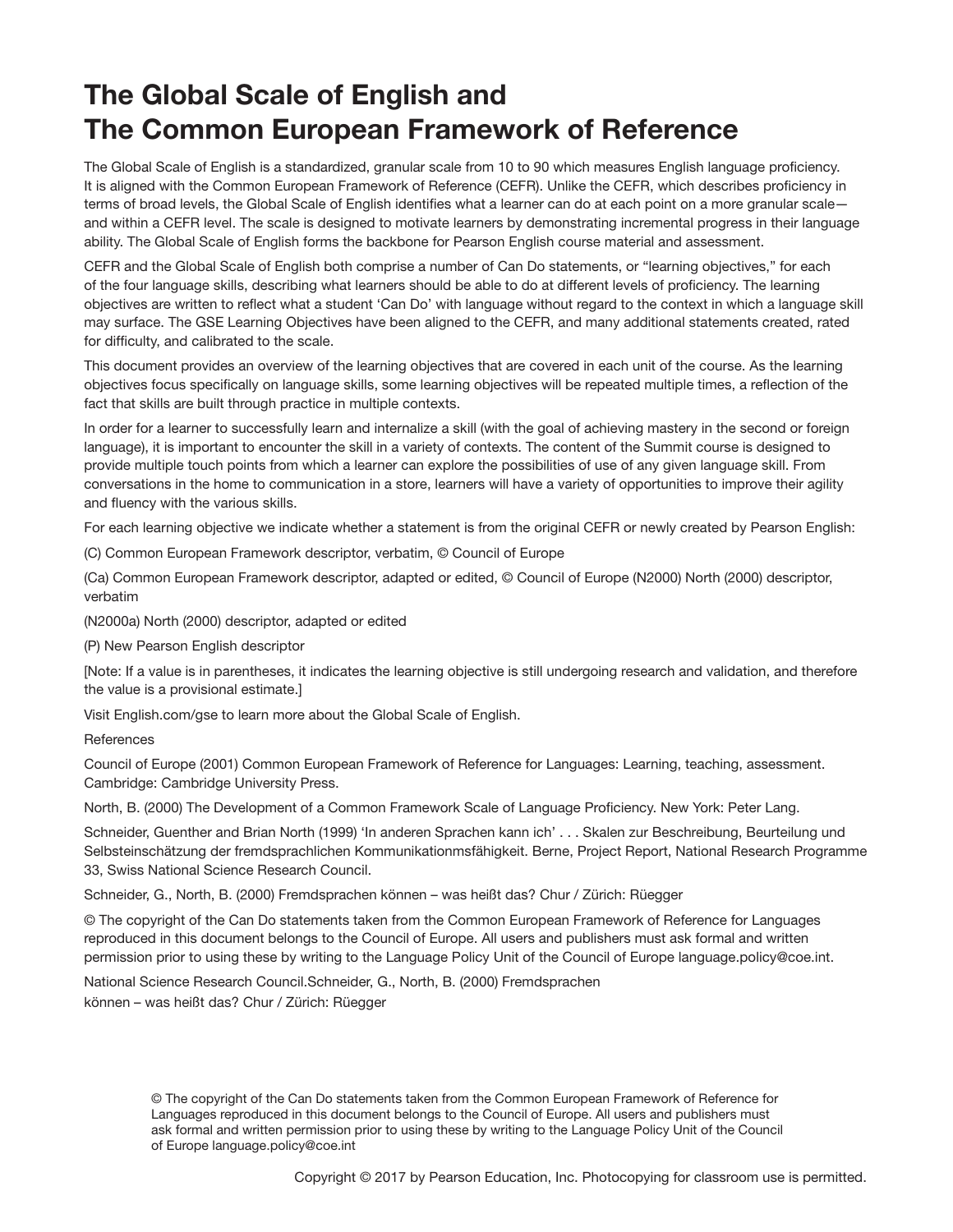# **FIFTH EDITION** Grammar

Focus on Grammar is aligned with the Global Scale of English and the Common European Framework of Reference. It takes learners from CEF A2 to C1 (32–78 on the Global Scale of English). Each lesson guides students to a 'Can Do' goal in line with the Global Scale of English and the Common European Framework 'Can Do' statements.

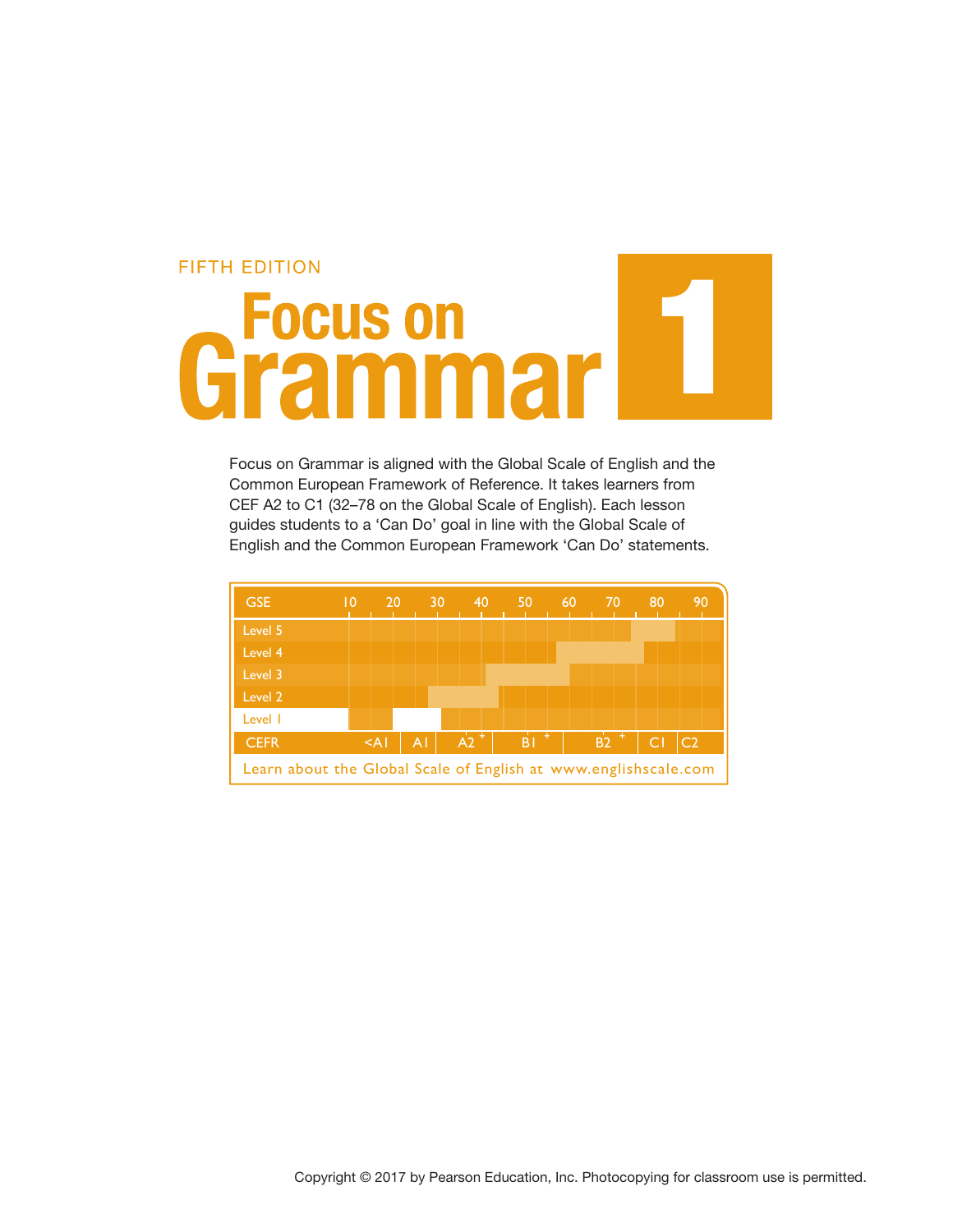### This is /these are; Subject Pronouns

### THEME: Family

Grammar: Can use *this is* and *these are* to introduce people and things nearby, Can use *is this* and *are these* to ask about people and things nearby. Can use subject pronouns.

### Pronunciation: *This* and *These*

Vocabulary: brother, mother, children parents, daughter, sister, family, son, father, wife, husband.

| <b>Skill</b> | <b>Learning Objective</b>                                                                                                                   | <b>GSE</b> | <b>CEFR</b>             | Page |
|--------------|---------------------------------------------------------------------------------------------------------------------------------------------|------------|-------------------------|------|
| Listening    | Can follow speech which is very slow and carefully<br>articulated, with long pauses. (CA)                                                   | 25         | A1 (22-29)              | 11   |
| Reading      | Can understand short written notices, signs and<br>instructions with visual support. (P)                                                    | 27         | A1 (22-29)              | 5    |
| Speaking     | Can exchange simple information on everyday topics,<br>provided the other person speaks slowly and clearly<br>and is prepared to help. (CA) | 34         | A2 (30-35)              | 11   |
| Speaking     | Can greet people using a few basic fixed expressions.<br>(P)                                                                                | 12         | Below A1<br>$(10 - 21)$ | 12   |
| Speaking     | Can ask and answer basic questions about family and<br>friends in a limited way. (P)                                                        | 22         | A1 (22-29)              | 12   |
| Writing      | Can write simple sentences about their family and<br>where they live. (CA)                                                                  | 27         | A1 (22-29)              | 13   |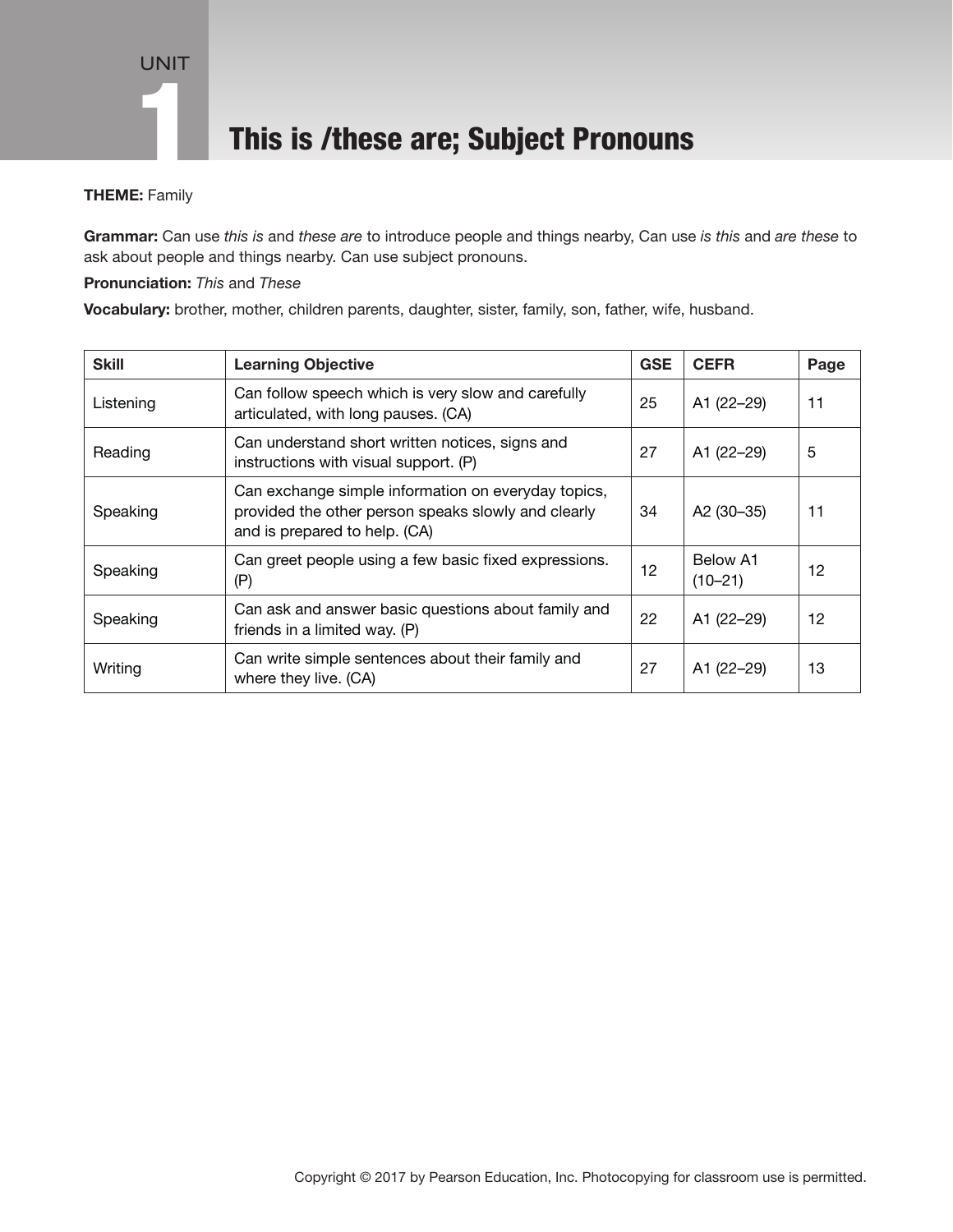### Singular and Plural Nouns; Proper Nouns; A and An

THEME: At Home and at School

Grammar: Can use singular nouns, plural nouns, and proper nouns, Can use *a/an* with singular nouns. Vocabulary: fork, glass, knife, oven, spoon.

| <b>Skill</b> | <b>Learning Objective</b>                                                                                                                   | <b>GSE</b> | <b>CEFR</b>             | Page |
|--------------|---------------------------------------------------------------------------------------------------------------------------------------------|------------|-------------------------|------|
| Listening    | Can follow speech which is very slow and carefully<br>articulated, with long pauses. (CA)                                                   | 25         | A1 (22-29)              | 22   |
| Reading      | Can understand short written notices, signs and<br>instructions with visual support. (P)                                                    | 27         | A1 (22-29)              | 16   |
| Speaking     | Can exchange simple information on everyday topics,<br>provided the other person speaks slowly and clearly<br>and is prepared to help. (CA) | 34         | A2 (30-35)              | 22   |
| Speaking     | Can ask and answer basic requests for information with<br>What's this/that? (P)                                                             | 16         | Below A1<br>$(10 - 21)$ | 22   |
| Speaking     | Can ask for and give very basic information about the<br>home. (P)                                                                          | 25         | A1 (22-29)              | 23   |
| Speaking     | Can exchange simple information on everyday topics,<br>provided the other person speaks slowly and clearly<br>and is prepared to help. (CA) | 34         | A2 (30-35)              | 23   |
| Writing      | Can write simple sentences about things that they and<br>other people have. (P)                                                             | 25         | A1 (22-29)              | 24   |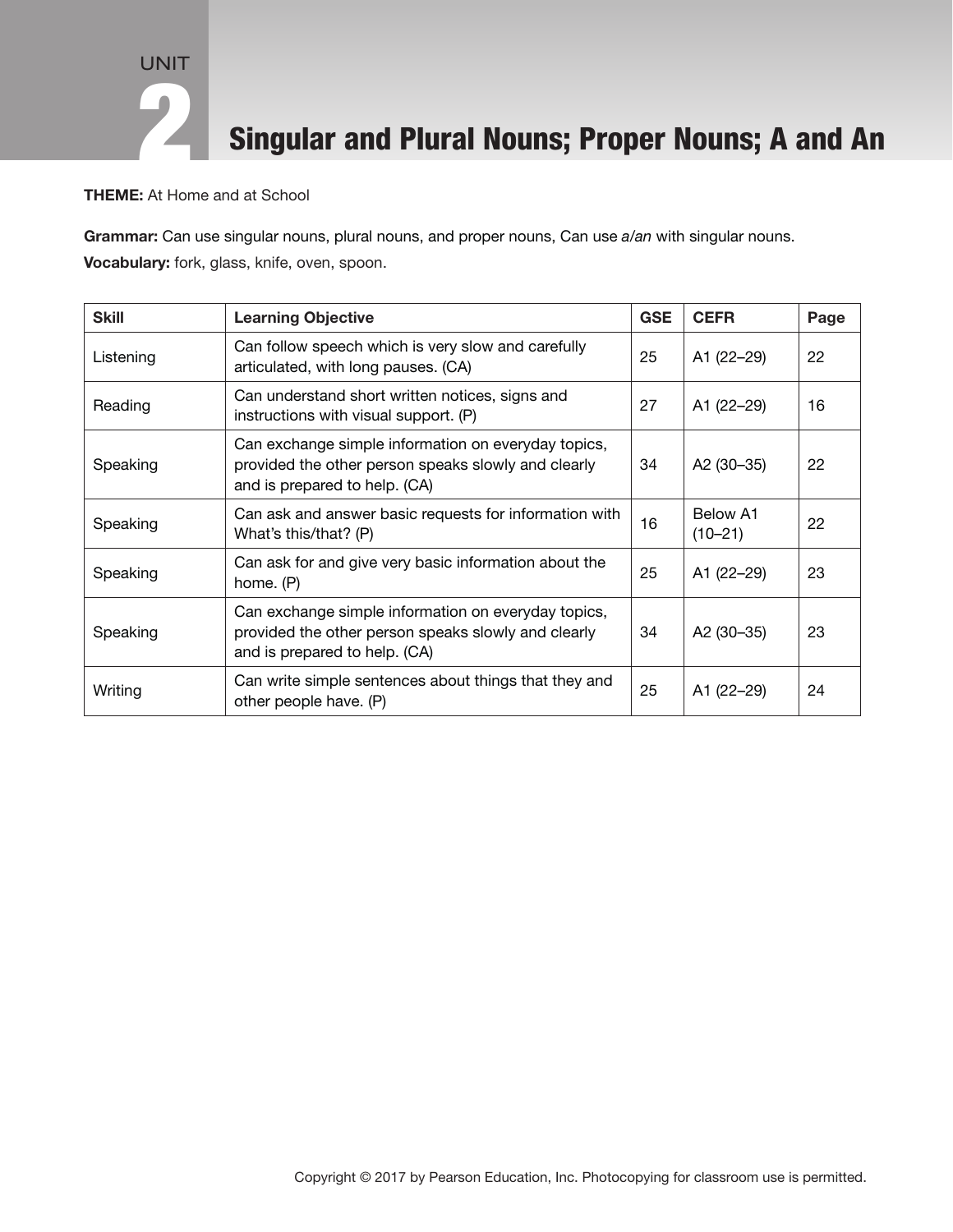UNIT 3 Present of Be: Statements

THEME: I'm Not from Around Here

Grammar: Can make affirmative and negative statements with the verb *be* in the simple present. Can use contractions with the verb *be* in the simple present

Vocabulary: boring, clean (adj), dirty, far, fun, near

| <b>Skill</b> | <b>Learning Objective</b>                                                                                                                   | <b>GSE</b> | <b>CEFR</b> | Page |
|--------------|---------------------------------------------------------------------------------------------------------------------------------------------|------------|-------------|------|
| Listening    | Can follow speech which is very slow and carefully<br>articulated, with long pauses. (CA)                                                   | 25         | A1 (22-29)  | 35   |
| Reading      | Can understand short written notices, signs and<br>instructions with visual support. (P)                                                    | 27         | A1 (22-29)  | 29   |
| Speaking     | Can exchange simple information on everyday topics,<br>provided the other person speaks slowly and clearly<br>and is prepared to help. (CA) | 34         | A2 (30-35)  | 35   |
| Speaking     | Can exchange simple information on everyday topics,<br>provided the other person speaks slowly and clearly<br>and is prepared to help. (CA) | 34         | A2 (30-35)  | 35   |
| Speaking     | Can exchange simple information on everyday topics,<br>provided the other person speaks slowly and clearly<br>and is prepared to help. (CA) | 34         | A2 (30-35)  | 36   |
| Speaking     | Can exchange simple information on everyday topics,<br>provided the other person speaks slowly and clearly<br>and is prepared to help. (CA) | 34         | A2 (30-35)  | 36   |
| Writing      | Can write simple sentences about familiar things, given<br>prompts or a model. (P)                                                          | 32         | A2 (30-35)  | 37   |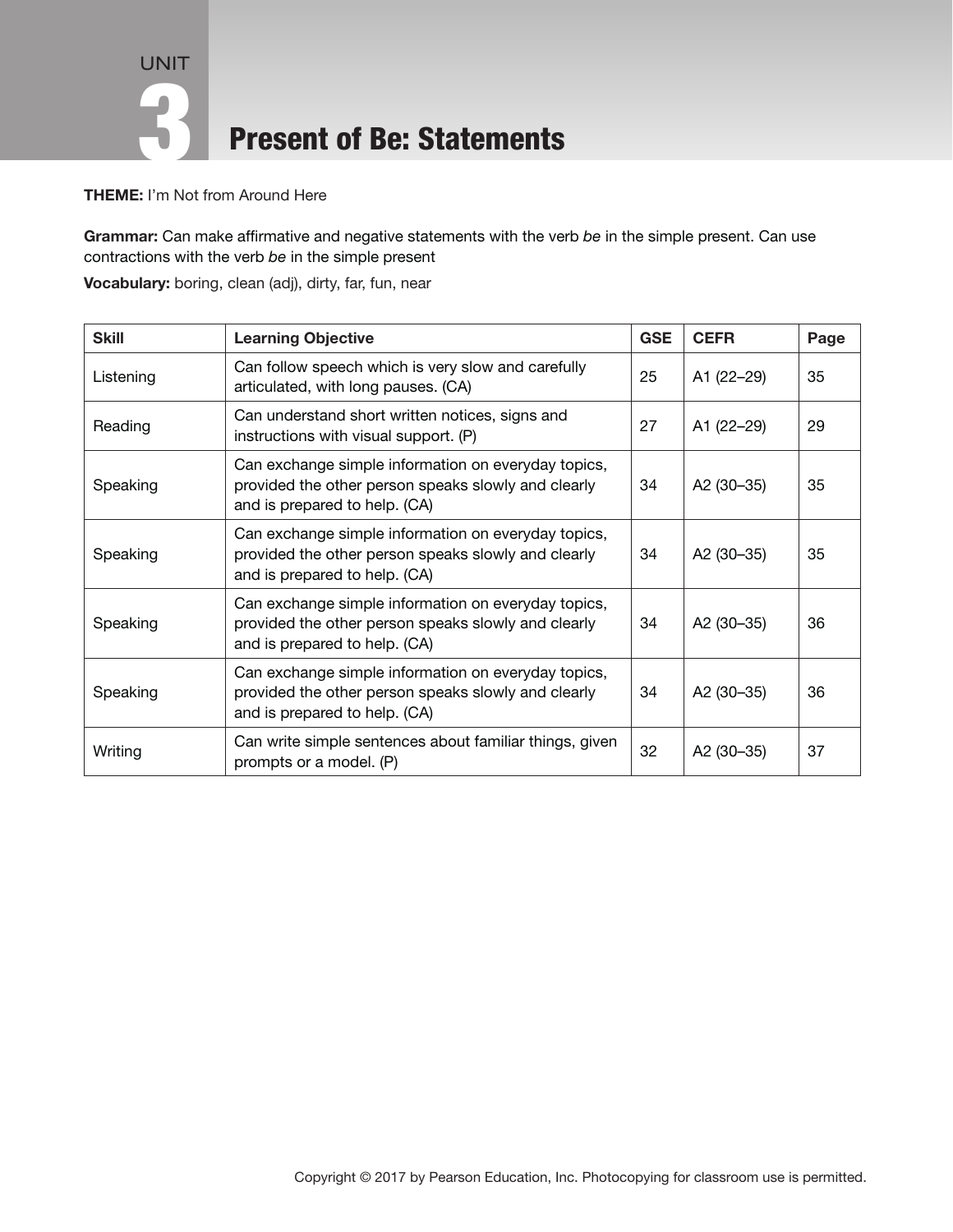

**4 That is / those are; Possessive Adjectives** 

### THEME: Fun Places

Grammar: Can use *that is* and *those are* to introduce people or things farther away. Can use possessive adjectives

Pronunciation: Same Pronunciation, Different Meaning

Vocabulary: museum, sports stadium, university, zoo

| <b>Skill</b> | <b>Learning Objective</b>                                                                                                                   | <b>GSE</b> | <b>CEFR</b> | Page |
|--------------|---------------------------------------------------------------------------------------------------------------------------------------------|------------|-------------|------|
| Listening    | Can follow speech which is very slow and carefully<br>articulated, with long pauses. (CA)                                                   | 25         | A1 (22-29)  | 45   |
| Reading      | Can understand short written notices, signs and<br>instructions with visual support. (P)                                                    | 27         | A1 (22-29)  | 41   |
| Speaking     | Can exchange simple information on everyday topics,<br>provided the other person speaks slowly and clearly<br>and is prepared to help. (CA) | 34         | A2 (30-35)  | 45   |
| Speaking     | Can ask and answer simple questions in areas of<br>immediate need or on very familiar topics. (CA)                                          | 25         | A1 (22-29)  | 45   |
| Speaking     | Can ask and answer simple questions in areas of<br>immediate need or on very familiar topics. (CA)                                          | 25         | A1 (22-29)  | 46   |
| Writing      | Can write simple sentences about familiar things, given<br>prompts or a model. (P)                                                          | 32         | A2 (30-35)  | 47   |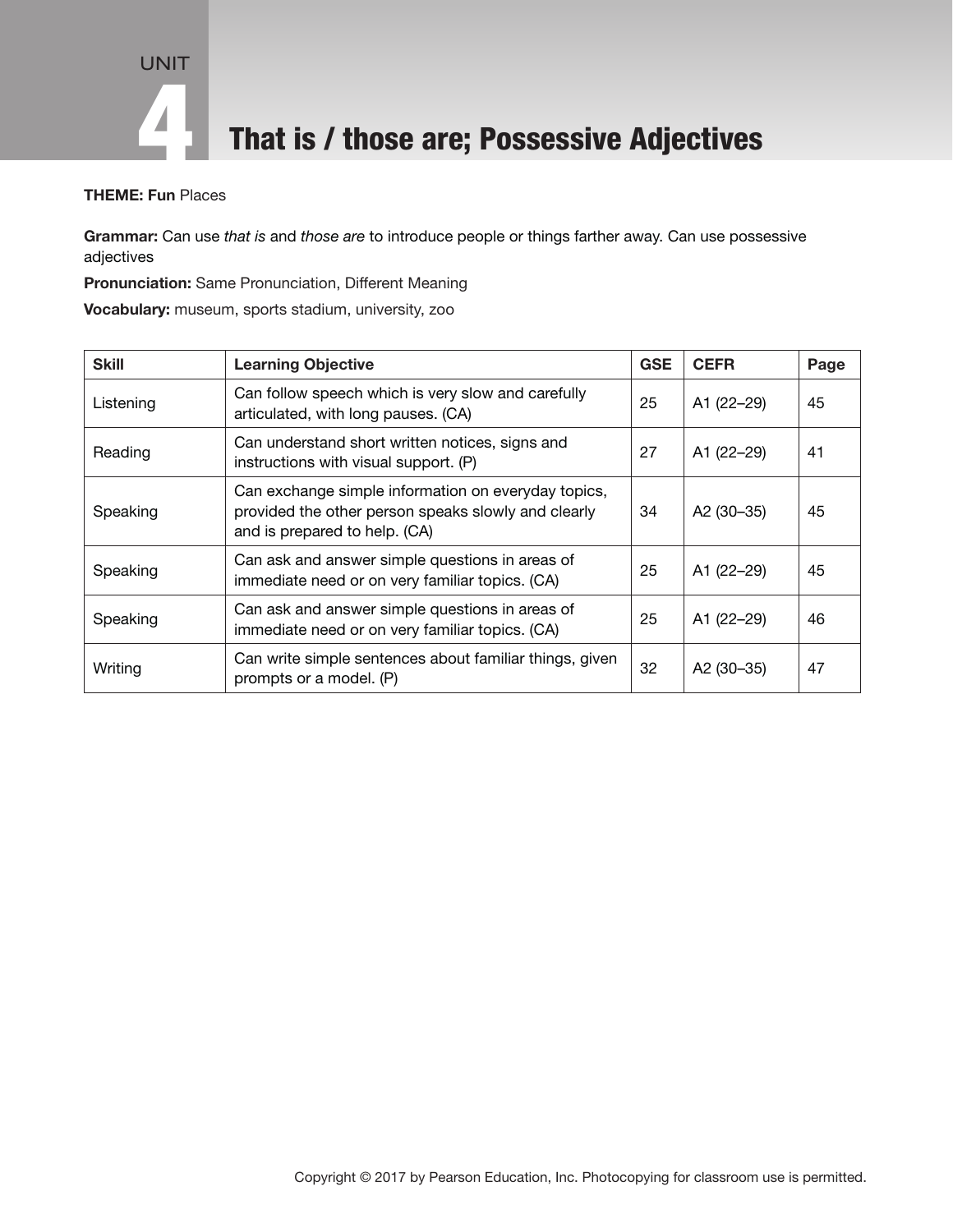# **Present of Be: Yes / No Questions;<br>
Questions with Who and What**

### THEME: Jobs

Grammar: Can ask and answer *yes/no* questions with the verb *be* in the simple present*.* Can ask and answer simple present questions with *who* or *what* and the verb *be.*

Vocabulary: bus driver, doctor, nurse, server, writer

| <b>Skill</b> | <b>Learning Objective</b>                                                                                                                   | <b>GSE</b> | <b>CEFR</b> | Page |
|--------------|---------------------------------------------------------------------------------------------------------------------------------------------|------------|-------------|------|
| Listening    | Can follow speech which is very slow and carefully<br>articulated, with long pauses. (CA)                                                   | 25         | A1 (22-29)  | 55   |
| Reading      | Can understand short written notices, signs and<br>instructions with visual support. (P)                                                    | 27         | A1 (22-29)  | 51   |
| Speaking     | Can exchange simple information on everyday topics,<br>provided the other person speaks slowly and clearly<br>and is prepared to help. (CA) | 34         | A2 (30-35)  | 55   |
| Speaking     | Can ask and answer simple questions in areas of<br>immediate need or on very familiar topics. (CA)                                          | 25         | A1 (22-29)  | 55   |
| Speaking     | Can ask and answer simple questions in areas of<br>immediate need or on very familiar topics. (CA)                                          | 25         | A1 (22-29)  | 56   |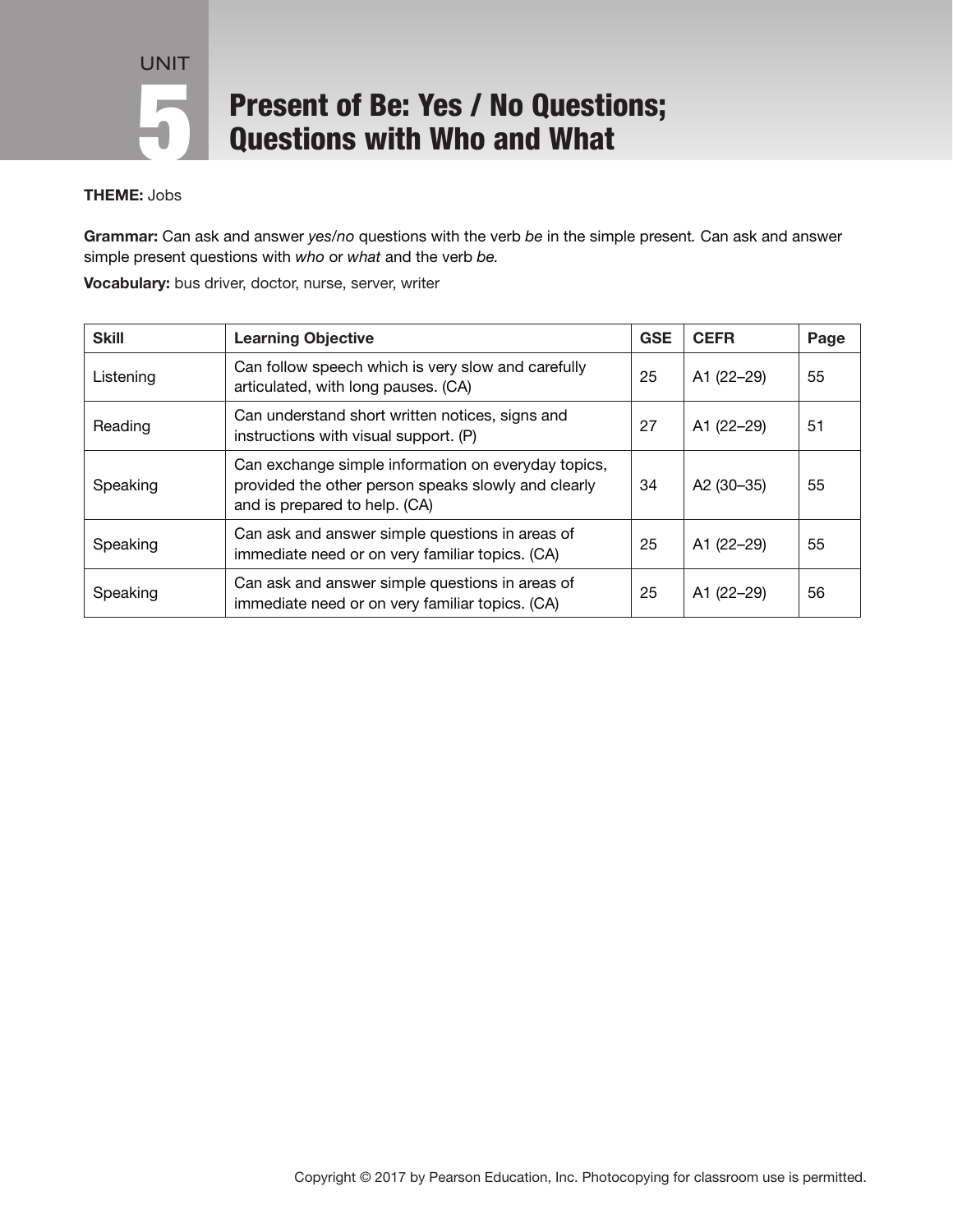# **Present of Be: Questions with Where;<br>
Prepositions of Place**

**THEME:** Places in the Neighbourhood

Grammar: Can ask and answer simple present questions about location, using where and the verb *be*. Can use prepositions of place to describe locations and addresses.

Vocabulary: bank (n), drugstore, gas station, gym, hospital, supermarket

| <b>Skill</b> | <b>Learning Objective</b>                                                                          | <b>GSE</b> | <b>CEFR</b>  | Page |
|--------------|----------------------------------------------------------------------------------------------------|------------|--------------|------|
| Listening    | Can follow speech which is very slow and carefully<br>articulated, with long pauses. (CA)          | 25         | A1 (22-29)   | 65   |
| Reading      | Can understand short written notices, signs and<br>instructions with visual support. (P)           | 27         | A1 (22-29)   | 60   |
| Speaking     | Can ask and answer simple questions in areas of<br>immediate need or on very familiar topics. (CA) | 25         | A1 (22-29)   | 65   |
| Speaking     | Can ask and answer simple questions in areas of<br>immediate need or on very familiar topics. (CA) | 25         | A1 (22-29)   | 66   |
| Speaking     | Can ask and answer simple questions in areas of<br>immediate need or on very familiar topics. (CA) | 25         | A1 (22-29)   | 67   |
| Writing      | Can write short, simple descriptive texts on familiar<br>topics, given prompts or a model. (P)     | 35         | A2 $(25-30)$ | 68   |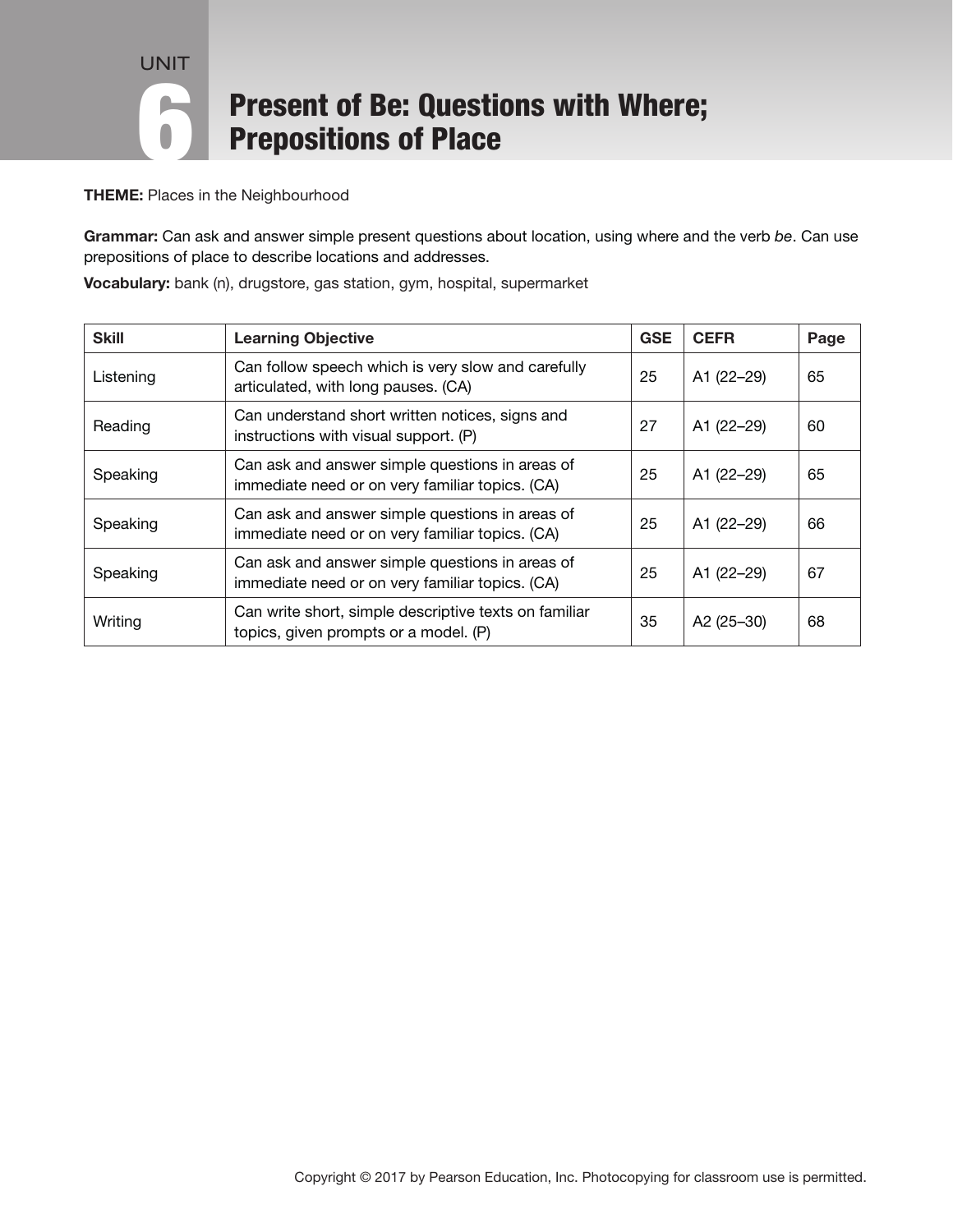### Past of Be: Statements and Yes / No Questions

### THEM: Out and About

Grammar: Can make affirmative and negative statements with the verb *be* in the simple past. Can ask and answer *yes/no* questions with the verb *be* in the simple past.

Vocabulary: alone, asleep, at home, at the movies, awake.

| <b>Skill</b> | <b>Learning Objective</b>                                                                                                                   | <b>GSE</b> | <b>CEFR</b> | Page |
|--------------|---------------------------------------------------------------------------------------------------------------------------------------------|------------|-------------|------|
| Listening    | Can follow speech which is very slow and carefully<br>articulated, with long pauses. (CA)                                                   | 25         | A1 (22-29)  | 78   |
| Reading      | Can understand short written notices, signs and<br>instructions with visual support. (P)                                                    | 27         | A1 (22-29)  | 73   |
| Speaking     | Can exchange simple information on everyday topics,<br>provided the other person speaks slowly and clearly<br>and is prepared to help. (CA) | 34         | A2 (30-35)  | 78   |
| Speaking     | Can ask and answer simple questions in areas of<br>immediate need or on very familiar topics. (CA)                                          | 25         | A1 (22-29)  | 78   |
| Speaking     | Can ask and answer simple questions in areas of<br>immediate need or on very familiar topics. (CA)                                          | 25         | A1 (22-29)  | 79   |
| Writing      | Can write short, simple descriptive texts on familiar<br>topics, given prompts or a model. (P)                                              | 35         | A2 (25-30)  | 80   |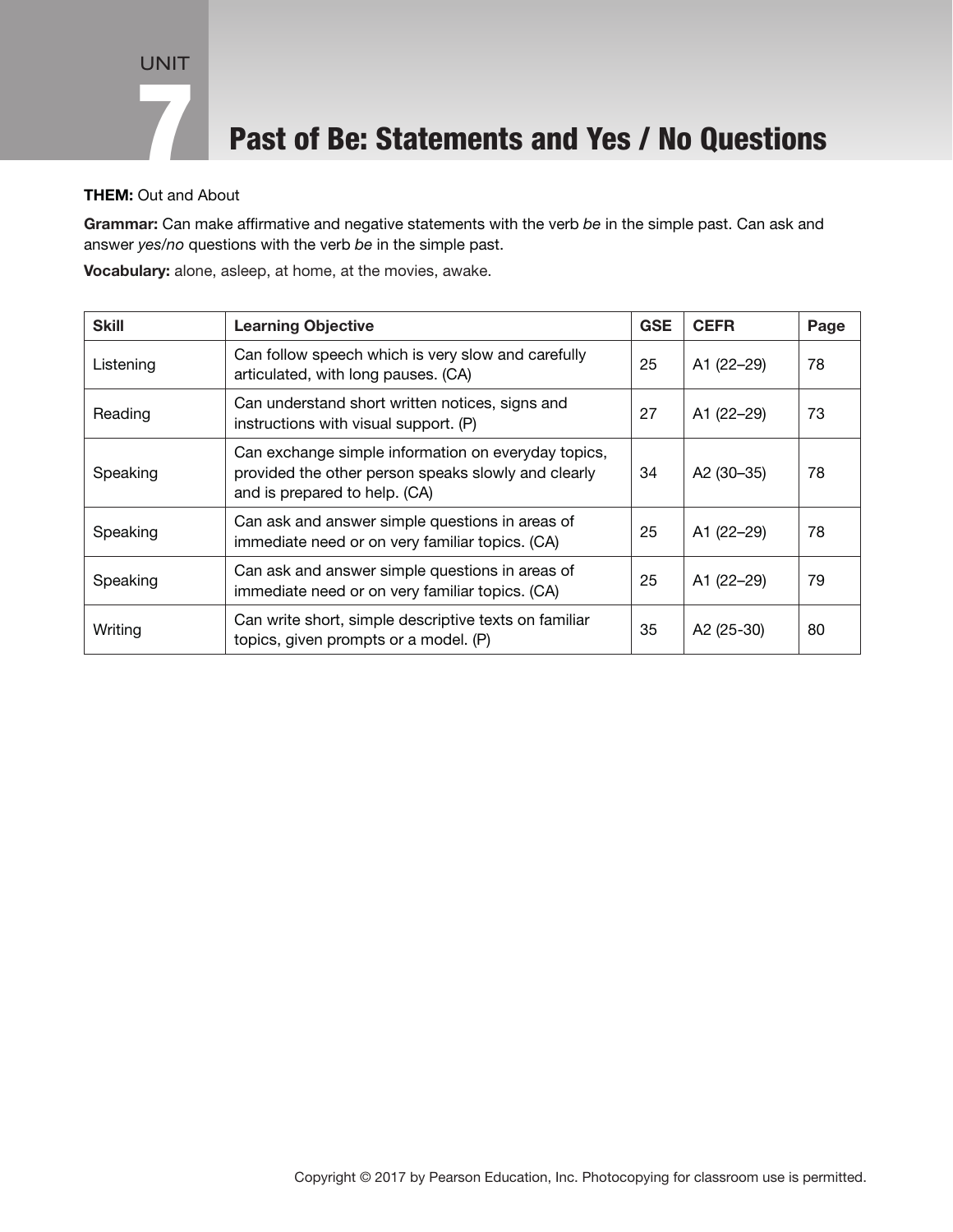UNIT 8 Past of Be: Wh- Questions

THEME: Vacations

Grammar: Can ask and answer *wh* questions with the verb *be* in the simple past Vocabulary: at the beach, cold (weather), hot (weather) in the mountains.

| <b>Skill</b> | <b>Learning Objective</b>                                                                                                                   | <b>GSE</b> | <b>CEFR</b> | Page |
|--------------|---------------------------------------------------------------------------------------------------------------------------------------------|------------|-------------|------|
| Listening    | Can follow speech which is very slow and carefully<br>articulated, with long pauses. (CA)                                                   | 25         | A1 (22-29)  | 88   |
| Reading      | Can understand short written notices, signs and<br>instructions with visual support. (P)                                                    | 27         | A1 (22–29)  | 83   |
| Speaking     | Can exchange simple information on everyday topics,<br>provided the other person speaks slowly and clearly<br>and is prepared to help. (CA) | 34         | A2 (30-35)  | 88   |
| Speaking     | Can ask and answer simple questions in areas of<br>immediate need or on very familiar topics. (CA)                                          | 25         | A1 (22-29)  | 88   |
| Speaking     | Can ask and answer simple questions in areas of<br>immediate need or on very familiar topics. (CA)                                          | 25         | A1 (22-29)  | 89   |
| Speaking     | Can ask and answer simple questions in areas of<br>immediate need or on very familiar topics. (CA)                                          | 25         | A1 (22-29)  | 89   |
| Writing      | Can write short, simple notes, emails and postings to<br>friends. (N2000A)                                                                  | 28         | A1 (22-29)  | 90   |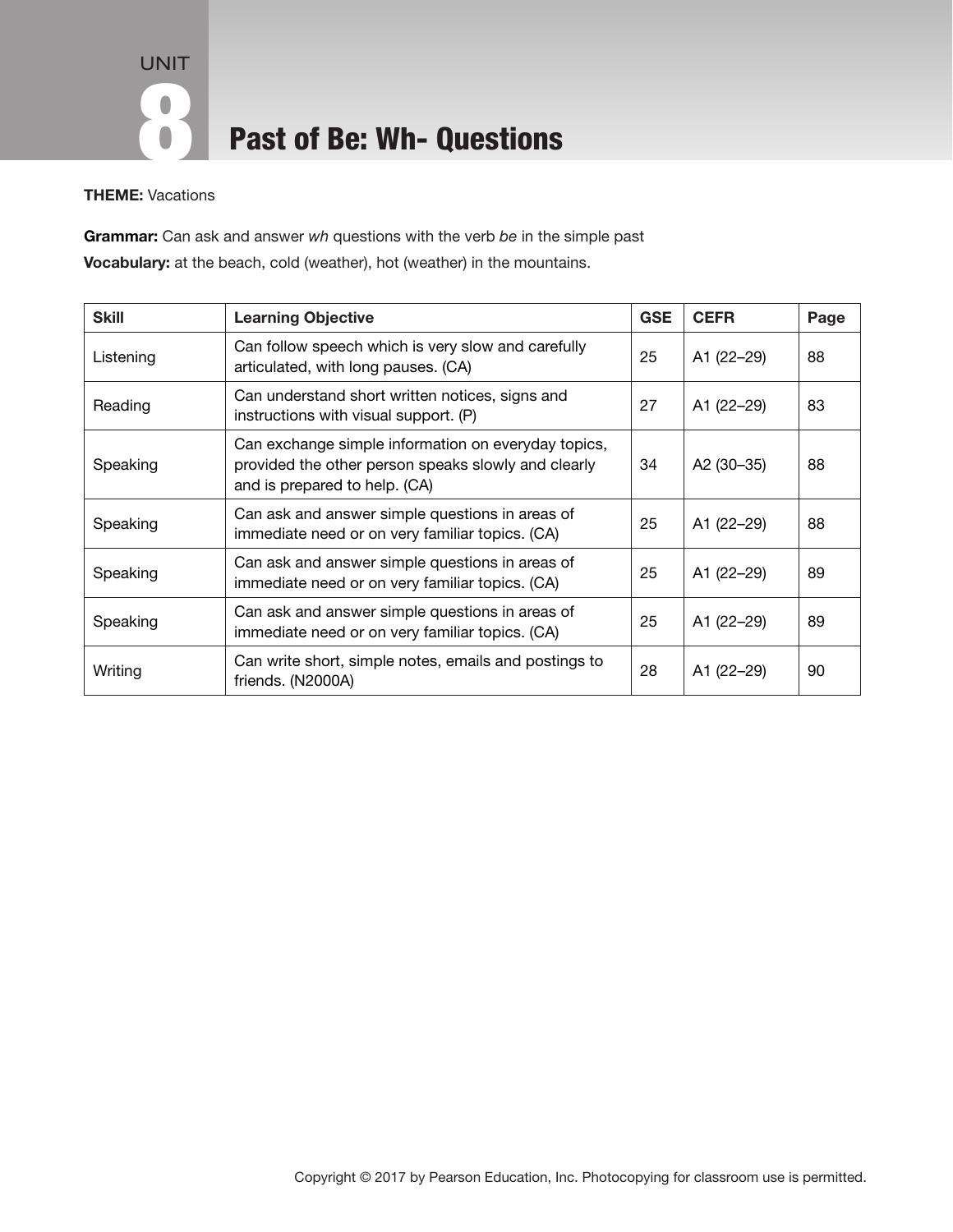

#### THEME: Giving Directions

Grammar: Can use affirmative and negative forms of the imperative for directions, instructions, requests, and suggestions.

| <b>Skill</b> | <b>Learning Objective</b>                                                                 | <b>GSE</b> | <b>CEFR</b>            | Page |
|--------------|-------------------------------------------------------------------------------------------|------------|------------------------|------|
| Listening    | Can follow speech which is very slow and carefully<br>articulated, with long pauses. (CA) | 25         | A1 (22-29)             | 100  |
| Reading      | Can understand short written notices, signs and<br>instructions with visual support. (P)  | 27         | A1 (22-29)             | 95   |
| Speaking     | Can give simple directions from X to Y on foot or by<br>public transport. (P)             | 34         | A2 (30-35)             | 100  |
| Speaking     | Can make requests related to immediate needs using<br>basic fixed expressions. (P) (P)    | 30         | A2 (30-35)             | 100  |
| Speaking     | Can give simple directions from X to Y on foot or by<br>public transport. (P)             | 34         | A <sub>2</sub> (30–35) | 101  |
| Writing      | Can write short, simple notes, emails and postings to<br>friends. (N2000A)                | 28         | A1 (22-29)             | 102  |

Vocabulary: drive (v), park (v), take the bus, turn left, turn right, walk (v)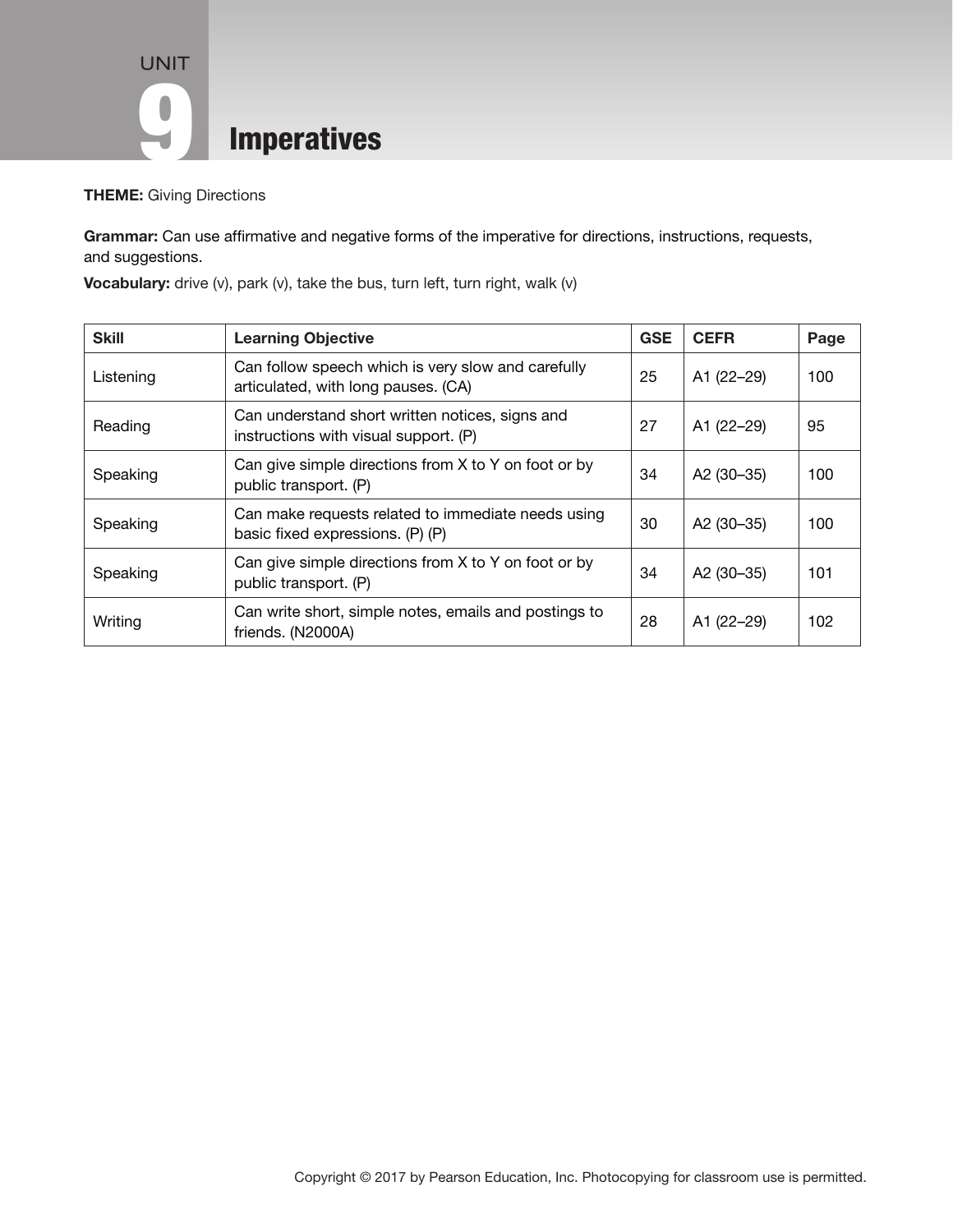### UNIT **10 Simple Present: Statements**

THEME: Likes and Dislikes

Grammar: Can use the simple present to talk about facts and things that happen again and again. Can use the various simple present forms of *be* and *have.*

Pronunciation: Simple Present, Verb Endings,

Vocabulary: live (v), need (v), speak, want

| <b>Skill</b> | <b>Learning Objective</b>                                                                                                                   | <b>GSE</b> | <b>CEFR</b>            | Page |
|--------------|---------------------------------------------------------------------------------------------------------------------------------------------|------------|------------------------|------|
| Listening    | Can follow speech which is very slow and carefully<br>articulated, with long pauses. (CA)                                                   | 25         | A1 (22-29)             | 112  |
| Reading      | Can understand the general meaning of short, simple<br>informational material and descriptions if there is visual<br>support. (CA)          | 34         | A2 (30-35)             | 105  |
| Speaking     | Can exchange simple information on everyday topics,<br>provided the other person speaks slowly and clearly<br>and is prepared to help. (CA) | 34         | A2 (30-35)             | 112  |
| Speaking     | Can exchange simple information on everyday topics,<br>provided the other person speaks slowly and clearly<br>and is prepared to help. (CA) | 34         | A <sub>2</sub> (30–35) | 113  |
| Speaking     | Can describe a person's likes and dislikes using simple<br>language. (P)                                                                    | 28         | A1 (22-29)             | 113  |
| Writing      | Can write short, simple descriptive texts on familiar<br>topics, given prompts or a model. (P)                                              | 35         | A2 (25-30)             | 114  |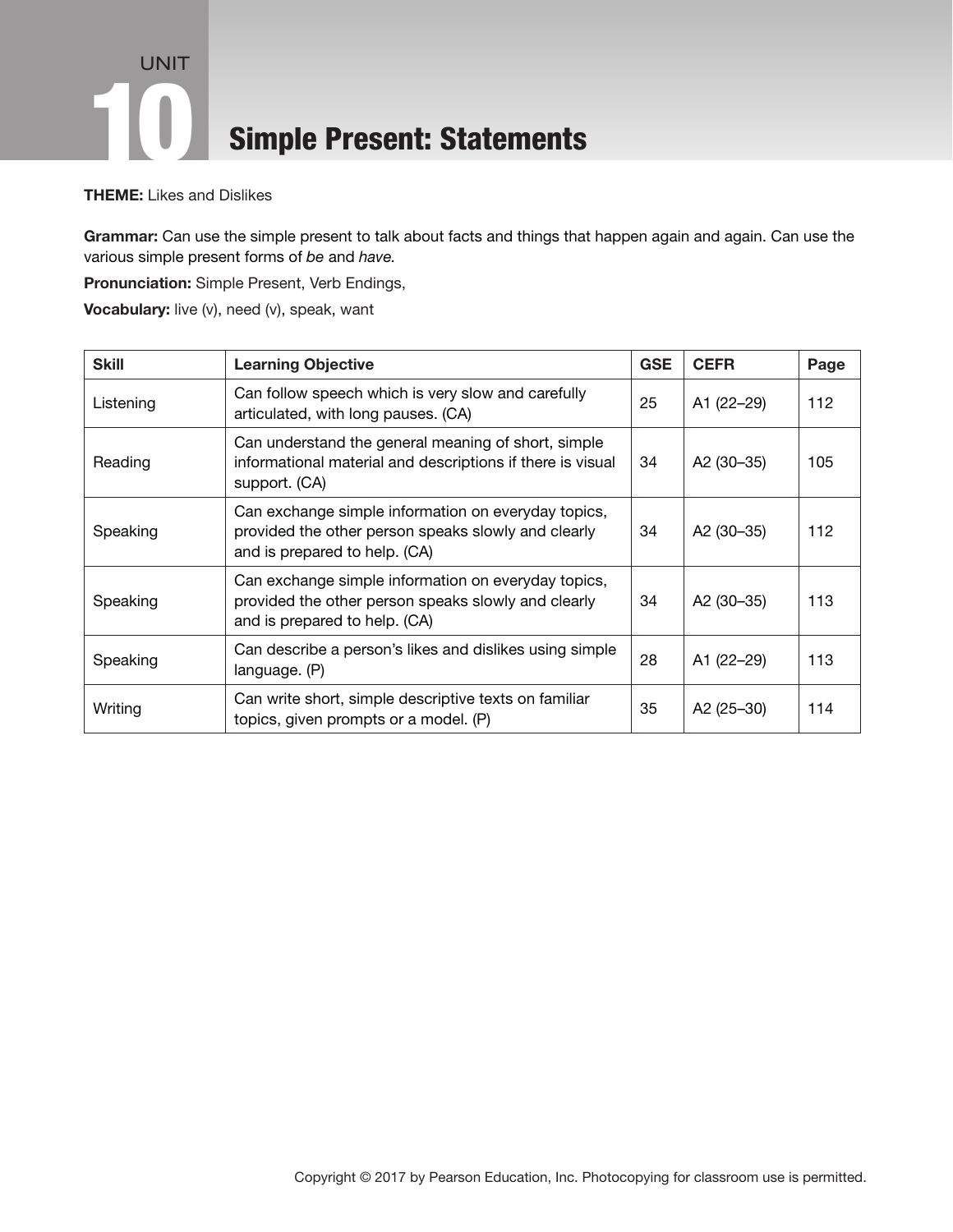

### Simple Present: Yes / No Questions

### THEME: Friends

Grammar: Can ask and answer *yes/no* questions in the simple present. Vocabulary: go shopping, have a party, stay home, work out.

| <b>Skill</b> | <b>Learning Objective</b>                                                                          | <b>GSE</b> | <b>CEFR</b>            | Page |
|--------------|----------------------------------------------------------------------------------------------------|------------|------------------------|------|
| Listening    | Can follow speech which is very slow and carefully<br>articulated, with long pauses. (CA)          | 25         | A1 (22–29)             | 122  |
| Reading      | Can understand simple questions in questionnaires on<br>familiar topics. (P)                       | 31         | A2 (30-35)             | 118  |
| Speaking     | Can ask and answer simple questions in areas of<br>immediate need or on very familiar topics. (CA) | 25         | A1 (22-29)             | 122  |
| Speaking     | Can ask and answer simple questions in areas of<br>immediate need or on very familiar topics. (CA) | 25         | A1 (22-29)             | 122  |
| Speaking     | Can ask and answer simple questions in areas of<br>immediate need or on very familiar topics. (CA) | 25         | A1 (22-29)             | 123  |
| Speaking     | Can describe a person's hobbies and activities using<br>simple language. (P)                       | 30         | A <sub>2</sub> (30-35) | 123  |
| Writing      | Can write simple sentences about someone's life and<br>routines. (P)                               | 28         | A1 (22-29)             | 124  |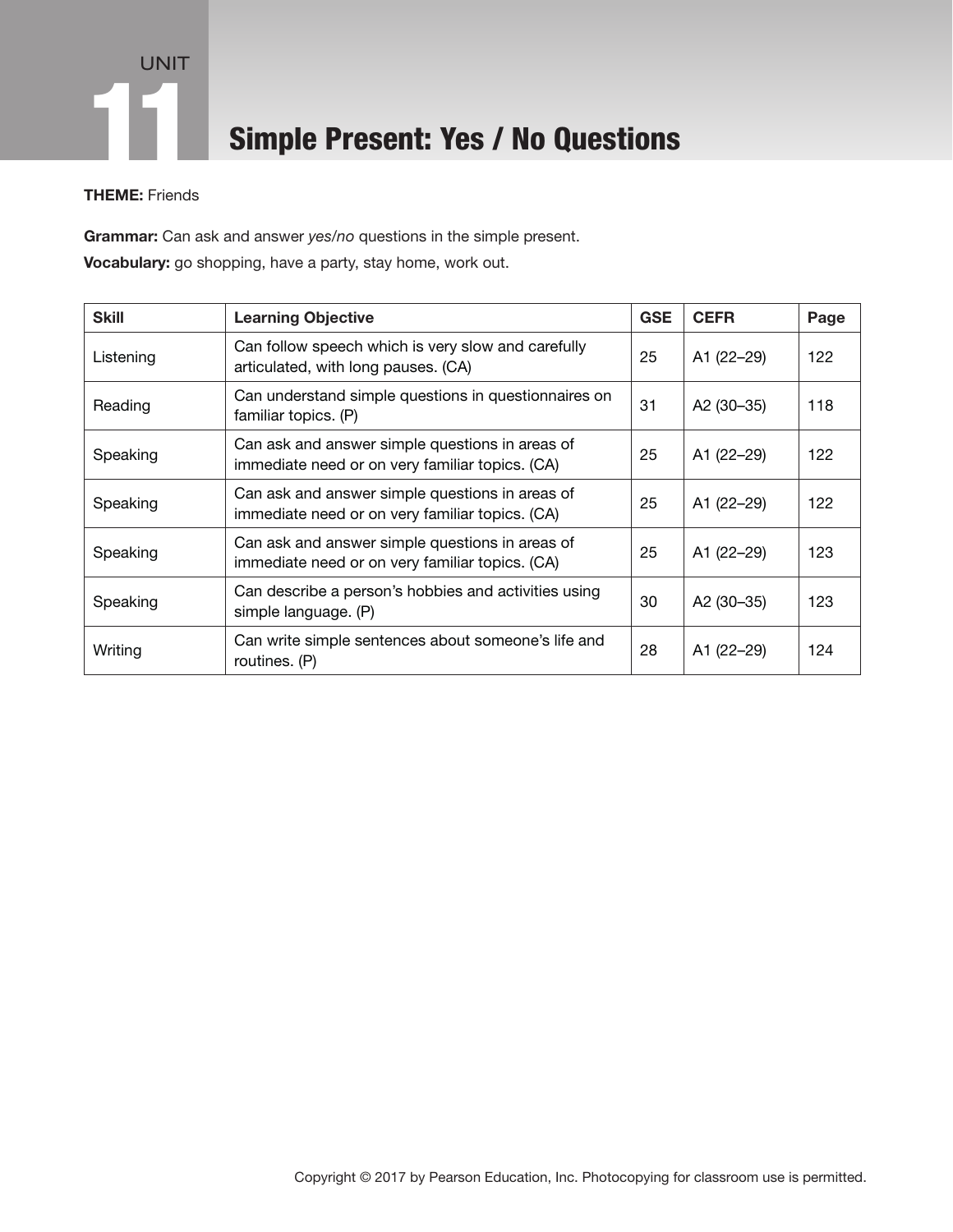## UNIT **12 Simple Present: Wh- Questions**

THEME: Celebrations

Grammar: Can ask and answer simple present *wh-* questions to obtain information. Can ask and answer simple present *wh-* questions about the subject. Can use *at* and *on* to answer questions about time.

Vocabulary: eat a huge meal, play board games, see fireworks, send cards, watch a parade.

| <b>Skill</b> | <b>Learning Objective</b>                                                                          | <b>GSE</b> | <b>CEFR</b>            | Page |
|--------------|----------------------------------------------------------------------------------------------------|------------|------------------------|------|
| Listening    | Can follow speech which is very slow and carefully<br>articulated, with long pauses. (CA)          | 25         | A1 (22-29)             | 133  |
| Speaking     | Can ask and answer simple questions in areas of<br>immediate need or on very familiar topics. (CA) | 25         | A1 (22-29)             | 133  |
| Speaking     | Can ask and answer simple questions in areas of<br>immediate need or on very familiar topics. (CA) | 25         | A1 (22-29)             | 133  |
| Speaking     | Can ask and answer simple questions in areas of<br>immediate need or on very familiar topics. (CA) | 25         | A1 (22-29)             | 134  |
| Writing      | Can write simple sentences about familiar things,<br>given prompts or a model. (P)                 | 32         | A <sub>2</sub> (30–35) | 135  |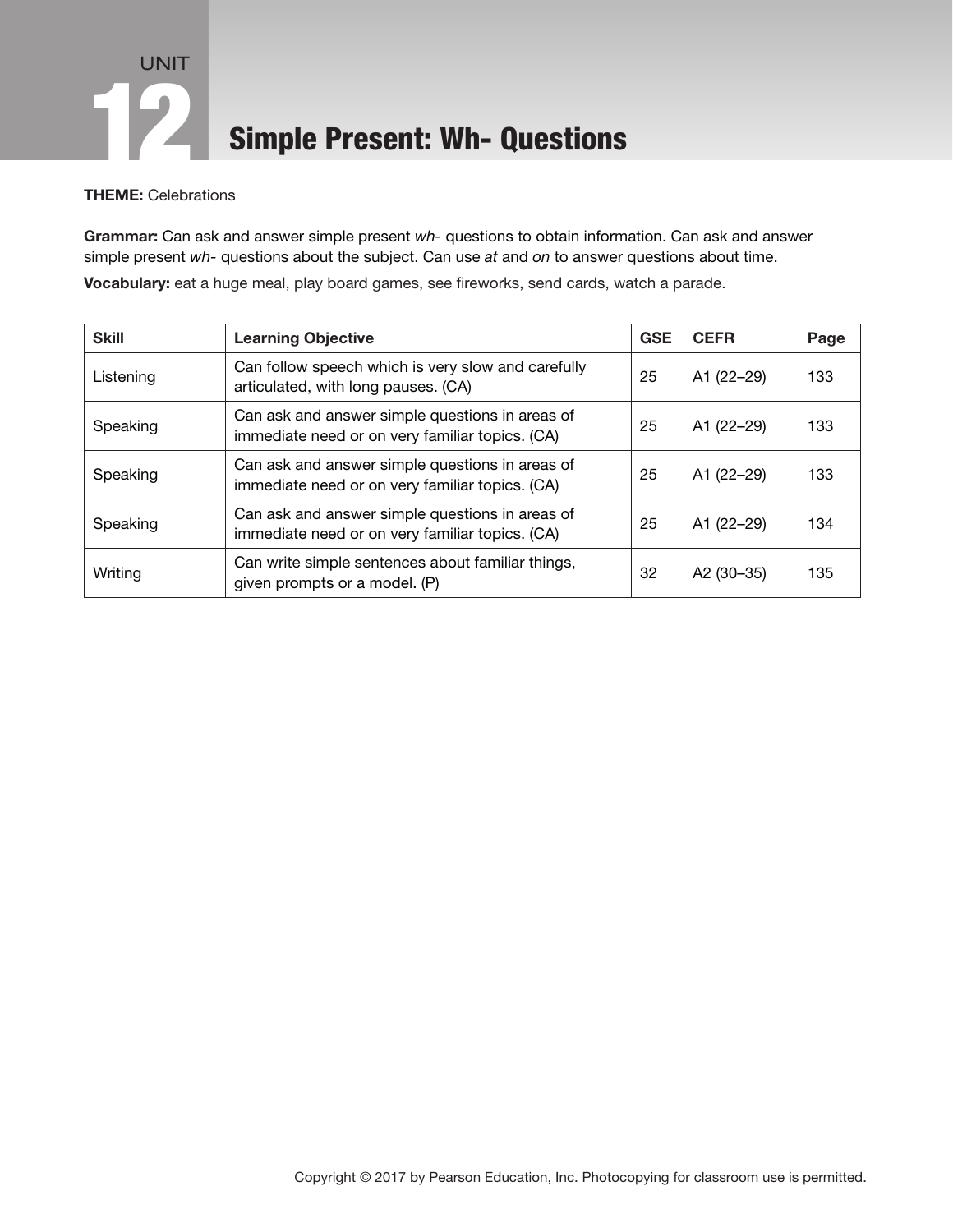**13 Simple Present with Adverbs of Frequency** 

### THEME: Habits

Grammar: Can use adverbs of frequency to say how often something happens. Can use *ever* with *yes/no* questions and questions with *how often* to ask about frequency.

Vocabulary: eat fast food, get up early, go to bed, sleep late, stay up late, take a shower.

| <b>Skill</b> | <b>Learning Objective</b>                                                                          | <b>GSE</b> | <b>CEFR</b> | Page |
|--------------|----------------------------------------------------------------------------------------------------|------------|-------------|------|
| Listening    | Can follow speech which is very slow and carefully<br>articulated, with long pauses. (CA)          | 25         | A1 (22-29)  | 144  |
| Speaking     | Can ask and answer simple questions in areas of<br>immediate need or on very familiar topics. (CA) | 25         | A1 (22-29)  | 144  |
| Speaking     | Can ask and answer simple questions in areas of<br>immediate need or on very familiar topics. (CA) | 25         | A1 (22-29)  | 144  |
| Speaking     | Can ask and answer simple questions in areas of<br>immediate need or on very familiar topics. (CA) | 25         | A1 (22-29)  | 145  |
| Speaking     | Can describe a person's hobbies and activities using<br>simple language. (P)                       | 30         | A2 (30-35)  | 145  |
| Writing      | Can write short, simple notes, emails and postings to<br>friends. (N2000A)                         | 28         | A1 (22-29)  | 146  |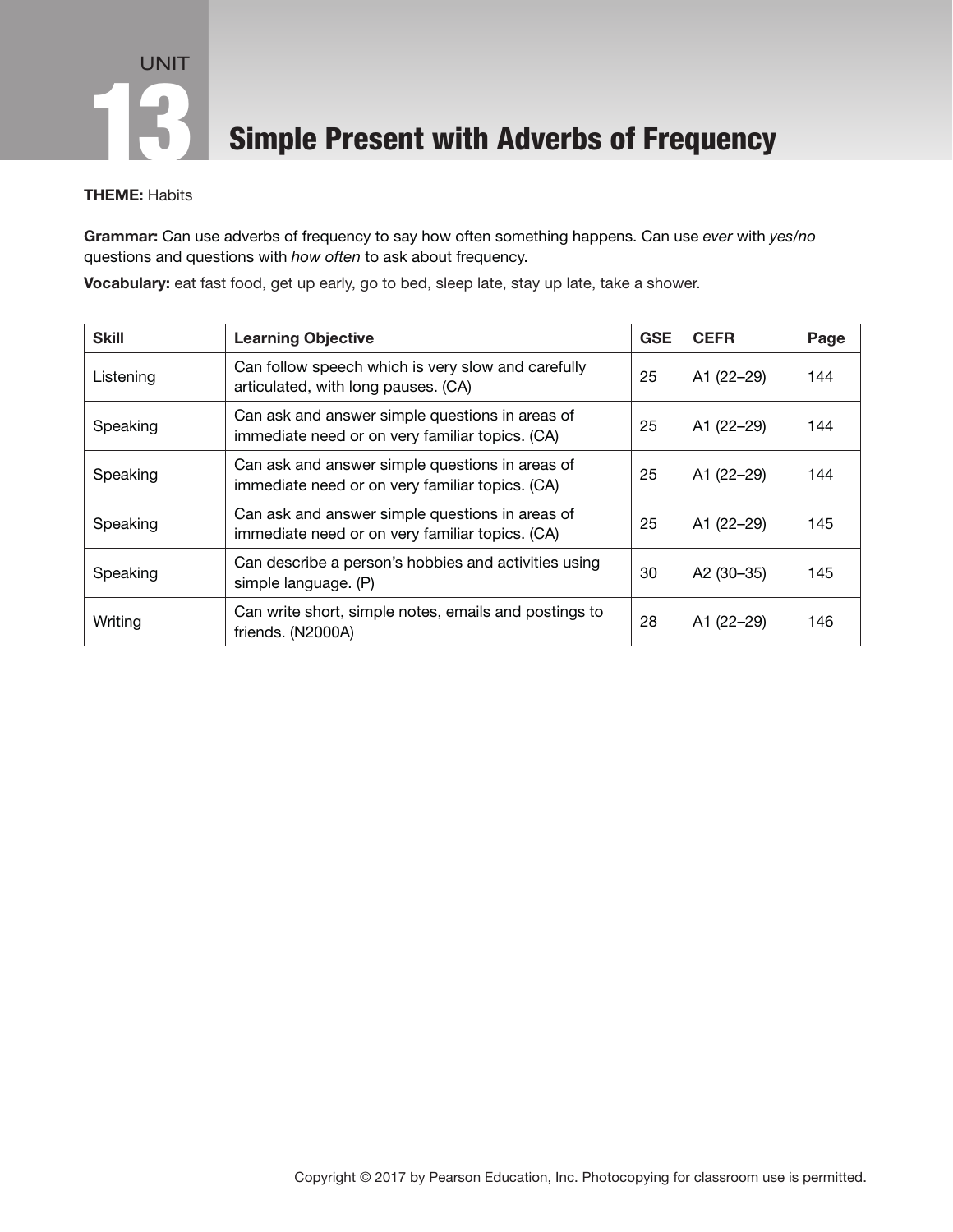## UNIT **Adjectives**

THEME: Describing People

Grammar: Can use adjectives to describe nouns. Can use nouns to modify or describe other nouns. Can use the verbs *be* and *have* in the simple present with adjectives.

Vocabulary: average height, average weight, blond hair, dark hair, heavy, long hair, short hair, tall, thin.

| <b>Skill</b> | <b>Learning Objective</b>                                                                            | <b>GSE</b> | <b>CEFR</b>            | Page |
|--------------|------------------------------------------------------------------------------------------------------|------------|------------------------|------|
| Listening    | Can follow speech which is very slow and carefully<br>articulated, with long pauses. (CA)            | 25         | A1 (22-29)             | 157  |
| Speaking     | Can describe someone's physical appearance in a<br>basic way, if guided by questions or prompts. (P) | 29         | A1 (22-29)             | 157  |
| Speaking     | Can describe someone's physical appearance in a<br>basic way, if guided by questions or prompts. (P) | 29         | A1 (22-29)             | 158  |
| Speaking     | Can describe someone's physical appearance in a<br>basic way, if guided by questions or prompts. (P) | 29         | A1 (22-29)             | 159  |
| Writing      | Can write short, simple descriptive texts on familiar<br>topics, given prompts or a model. (P)       | 35         | A <sub>2</sub> (25–30) | 160  |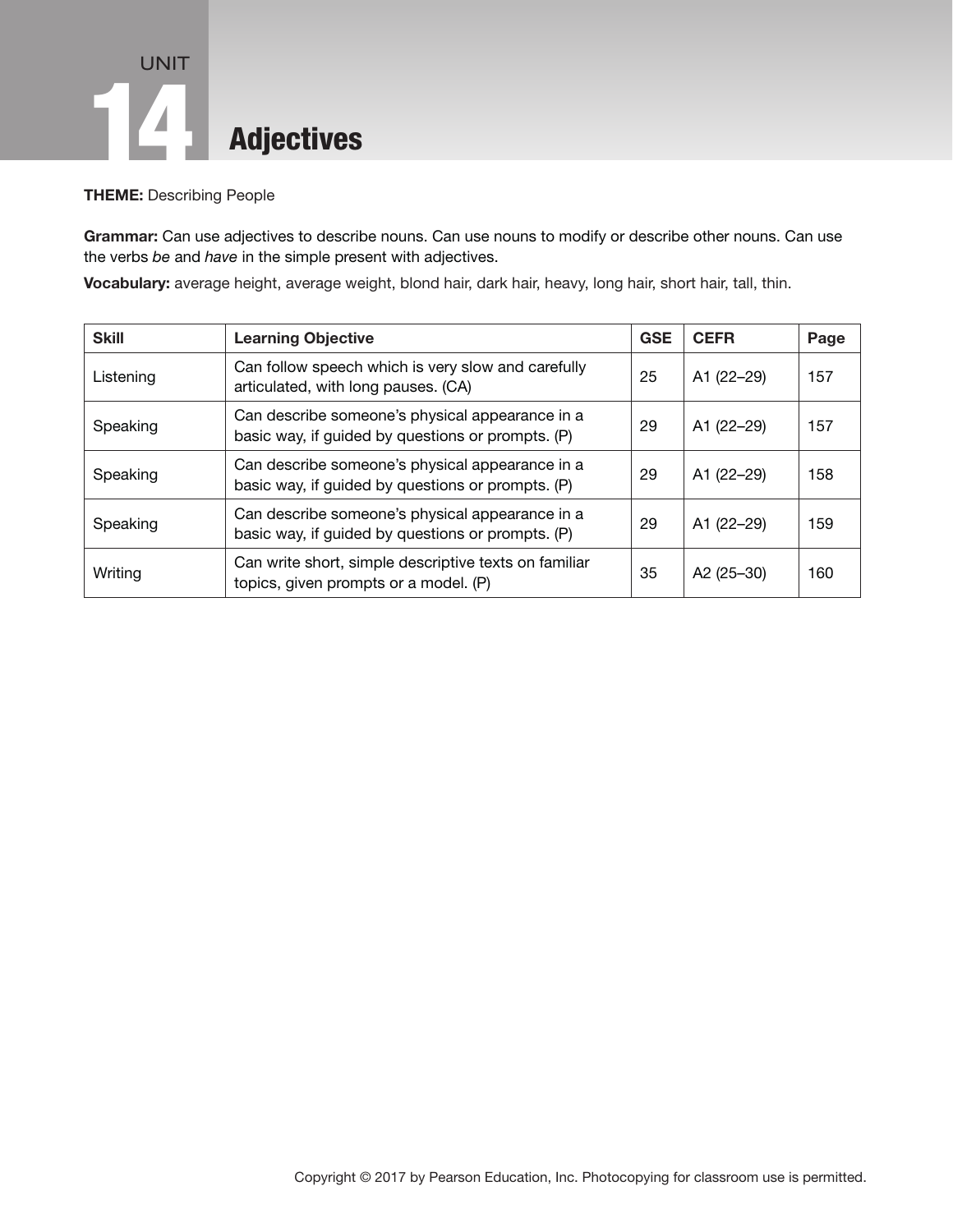## UNIT **15 Comparative Adjectives**

THEME: Entertainment

Grammar: Can form comparatives with short and long regular adjectives. Can form comparatives with irregular adjectives like *good*, *bad*, and *fun*. Can use *which* to ask about a comparison of things or places, and *who* to ask about a comparison of people.

| <b>Skill</b> | <b>Learning Objective</b>                                                                          | <b>GSE</b> | <b>CEFR</b> | Page |
|--------------|----------------------------------------------------------------------------------------------------|------------|-------------|------|
| Listening    | Can follow speech which is very slow and carefully<br>articulated, with long pauses. (CA)          | 25         | A1 (22-29)  | 170  |
| Speaking     | Can ask and answer simple questions in areas of<br>immediate need or on very familiar topics. (CA) | 25         | A1 (22-29)  | 170  |
| Speaking     | Can ask and answer simple questions in areas of<br>immediate need or on very familiar topics. (CA) | 25         | A1 (22-29)  | 171  |
| Writing      | Can write short, simple descriptive texts on familiar<br>topics, given prompts or a model. (P)     | 35         | A2 (25-30)  | 172  |

Vocabulary: barbecue (n), rap music, video games.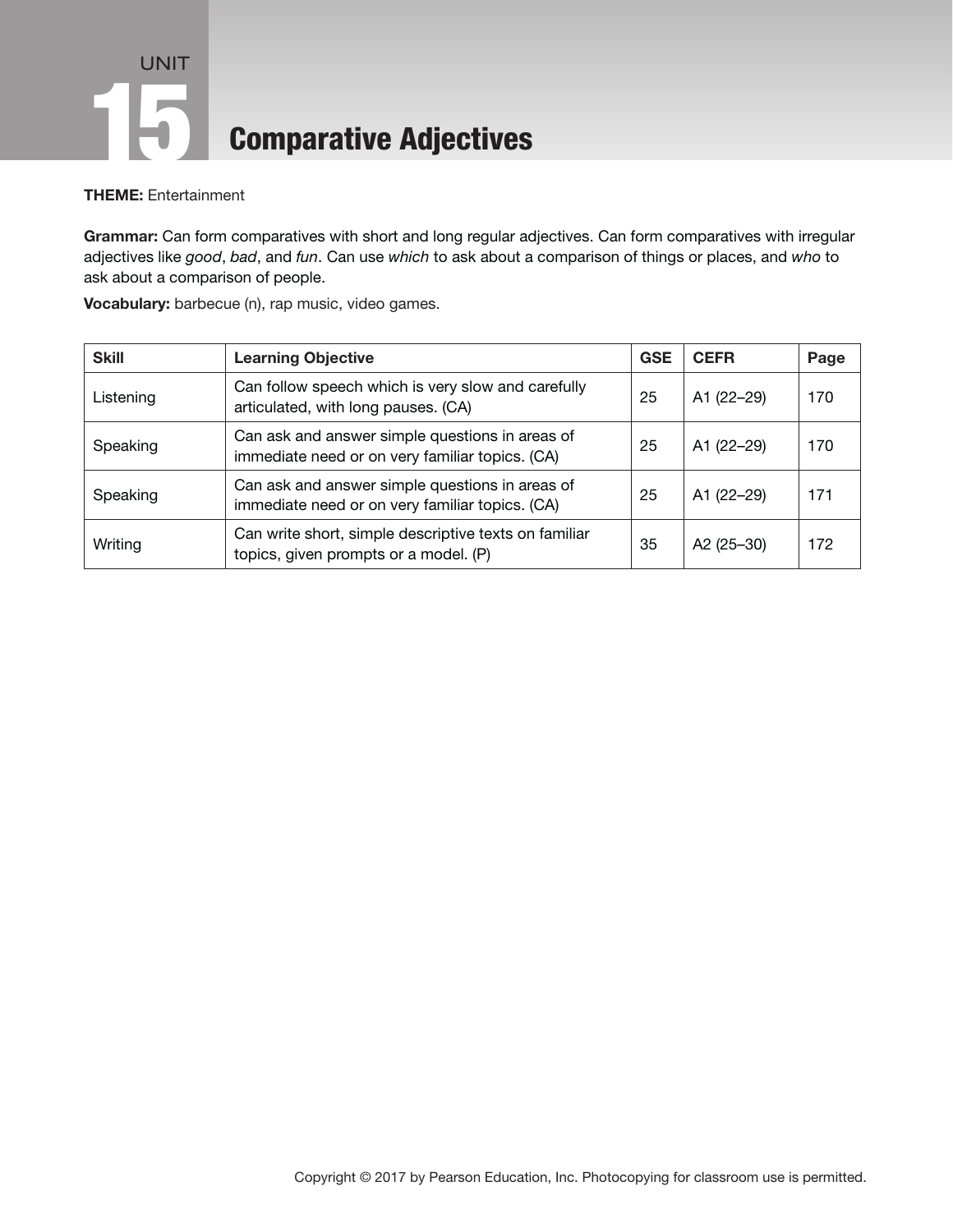## UNIT **16 Present Progressive: Statements**

THEME: Friends from Long Ago

Grammar: Can use the present progressive to refer to events that are happening now. Can make affirmative and negative statements in the present progressive.

Vocabulary: look at, look for, lose, wait for, win

| <b>Skill</b> | <b>Learning Objective</b>                                                                                                                   | <b>GSE</b> | <b>CEFR</b>            | Page |
|--------------|---------------------------------------------------------------------------------------------------------------------------------------------|------------|------------------------|------|
| Listening    | Can follow speech which is very slow and carefully<br>articulated, with long pauses. (CA)                                                   | 25         | A1 (22-29)             | 185  |
| Reading      | Can understand short, simple messages on postcards,<br>emails and social networks. (CA)                                                     | 31         | A2 (30-35)             | 179  |
| Speaking     | Can exchange simple information on everyday topics,<br>provided the other person speaks slowly and clearly<br>and is prepared to help. (CA) | 34         | A <sub>2</sub> (30-35) | 185  |
| Speaking     | Can exchange simple information on everyday topics,<br>provided the other person speaks slowly and clearly<br>and is prepared to help. (CA) | 34         | A2 (30-35)             | 185  |
| Speaking     | Can exchange simple information on everyday topics,<br>provided the other person speaks slowly and clearly<br>and is prepared to help. (CA) | 34         | A2 (30-35)             | 186  |
| Writing      | Can write simple sentences about familiar topics,<br>given prompts or a model. (P)                                                          | 32         | A2 (30-35)             | 187  |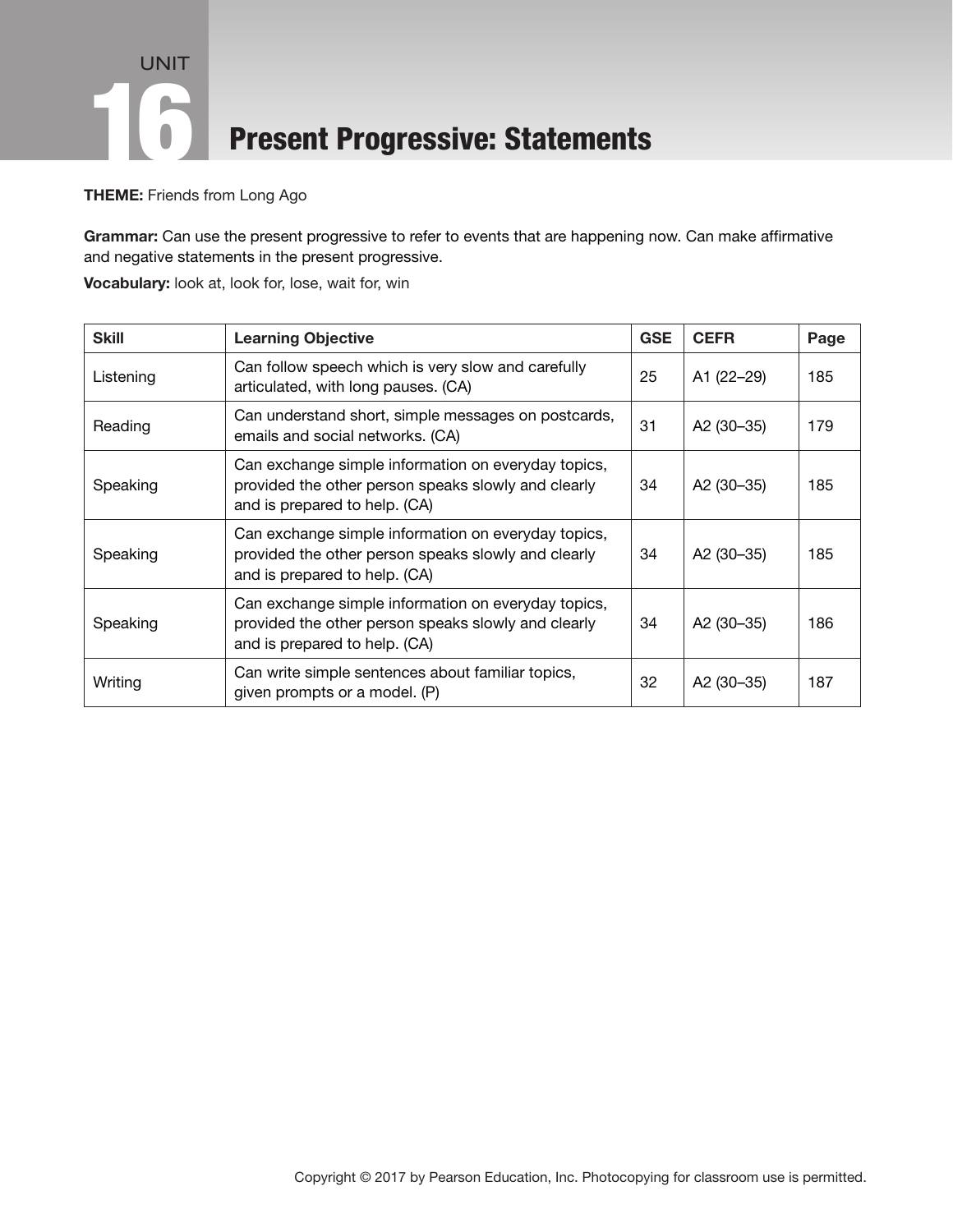

### **Present Progressive: Yes / No Questions**

THEME: Are You Babysitting?

Grammar: Can ask and answer *yes/no* questions in the present progressive. Vocabulary: babysit, clean, do laundry, get a haircut.

| <b>Skill</b> | <b>Learning Objective</b>                                                                          | <b>GSE</b> | <b>CEFR</b> | Page |
|--------------|----------------------------------------------------------------------------------------------------|------------|-------------|------|
| Listening    | Can follow speech which is very slow and carefully<br>articulated, with long pauses. (CA)          | 25         | A1 (22-29)  | 195  |
| Reading      | Can understand short, simple messages on postcards,<br>emails and social networks. (CA)            | 31         | A2 (30-35)  | 191  |
| Speaking     | Can ask and answer simple questions in areas of<br>immediate need or on very familiar topics. (CA) | 25         | A1 (22-29)  | 195  |
| Speaking     | Can ask and answer simple questions in areas of<br>immediate need or on very familiar topics. (CA) | 25         | A1 (22-29)  | 195  |
| Speaking     | Can ask and answer simple questions in areas of<br>immediate need or on very familiar topics. (CA) | 25         | A1 (22-29)  | 196  |
| Speaking     | Can ask and answer simple questions in areas of<br>immediate need or on very familiar topics. (CA) | 25         | A1 (22-29)  | 196  |
| Writing      | Can write simple sentences about familiar topics,<br>given prompts or a model. (P)                 | 32         | A2 (30-35)  | 197  |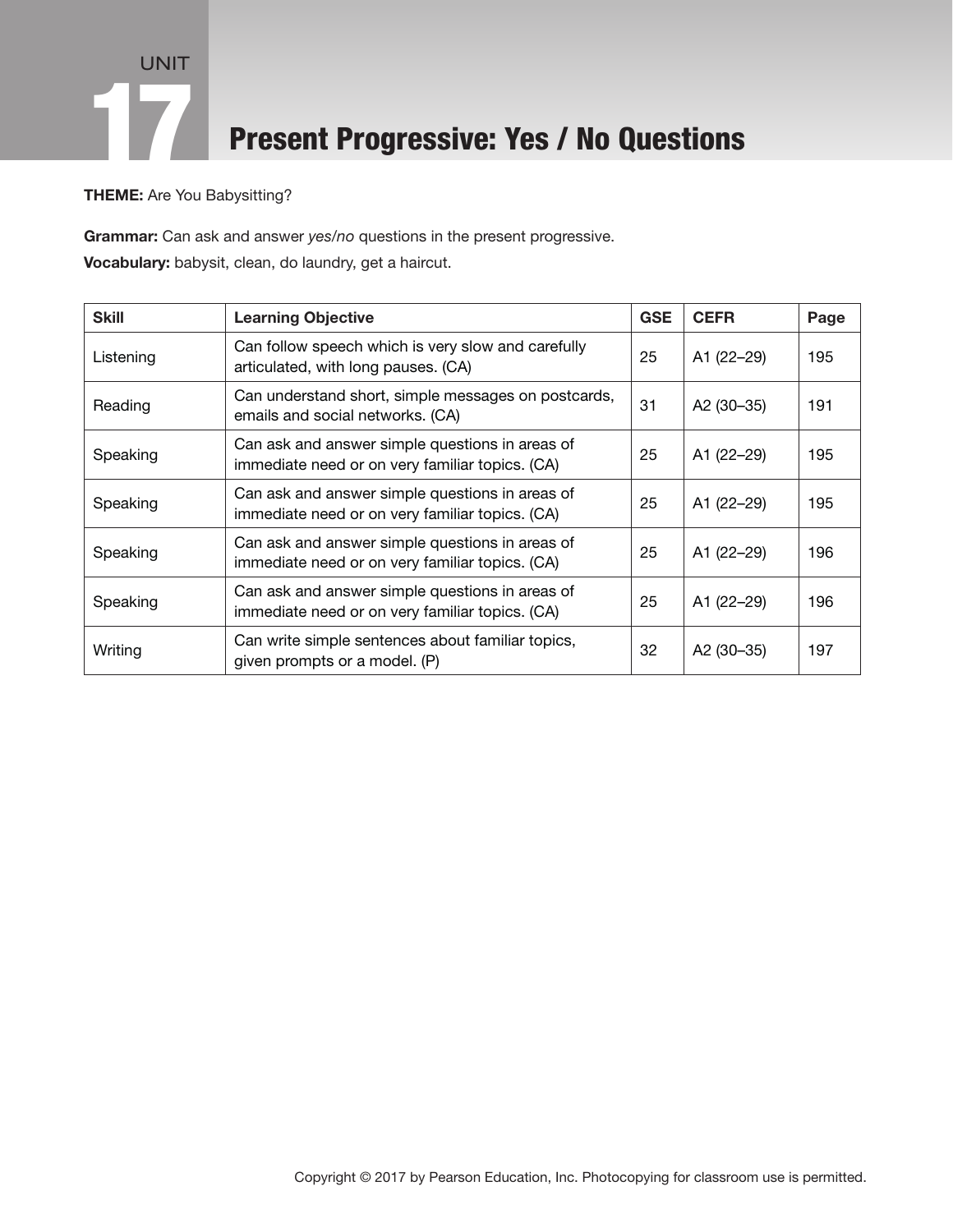## UNIT **18 Present Progressive: Wh- Questions**

THEME: Getting Around

Grammar: Can ask and answer *wh* questions in the present progressive. Vocabulary: fly, ride a bike, take the subway, take the metro, take a train.

| <b>Skill</b> | <b>Learning Objective</b>                                                                          | <b>GSE</b> | <b>CEFR</b>            | Page |
|--------------|----------------------------------------------------------------------------------------------------|------------|------------------------|------|
| Listening    | Can follow speech which is very slow and carefully<br>articulated, with long pauses. (CA)          | 25         | A1 (22-29)             | 206  |
| Reading      | Can understand short, simple messages on postcards,<br>emails and social networks. (CA)            | 31         | A <sub>2</sub> (30–35) | 201  |
| Speaking     | Can ask and answer simple questions in areas of<br>immediate need or on very familiar topics. (CA) | 25         | A1 (22-29)             | 206  |
| Speaking     | Can ask and answer simple questions in areas of<br>immediate need or on very familiar topics. (CA) | 25         | A1 (22-29)             | 206  |
| Speaking     | Can ask and answer simple questions in areas of<br>immediate need or on very familiar topics.      | 25         | A1 (22-29)             | 207  |
| Speaking     | Can ask and answer simple questions in areas of<br>immediate need or on very familiar topics.      | 25         | A1 (22-29)             | 207  |
| Writing      | Can write simple sentences about familiar topics,<br>given prompts or a model. (P)                 | 32         | A <sub>2</sub> (30–35) | 208  |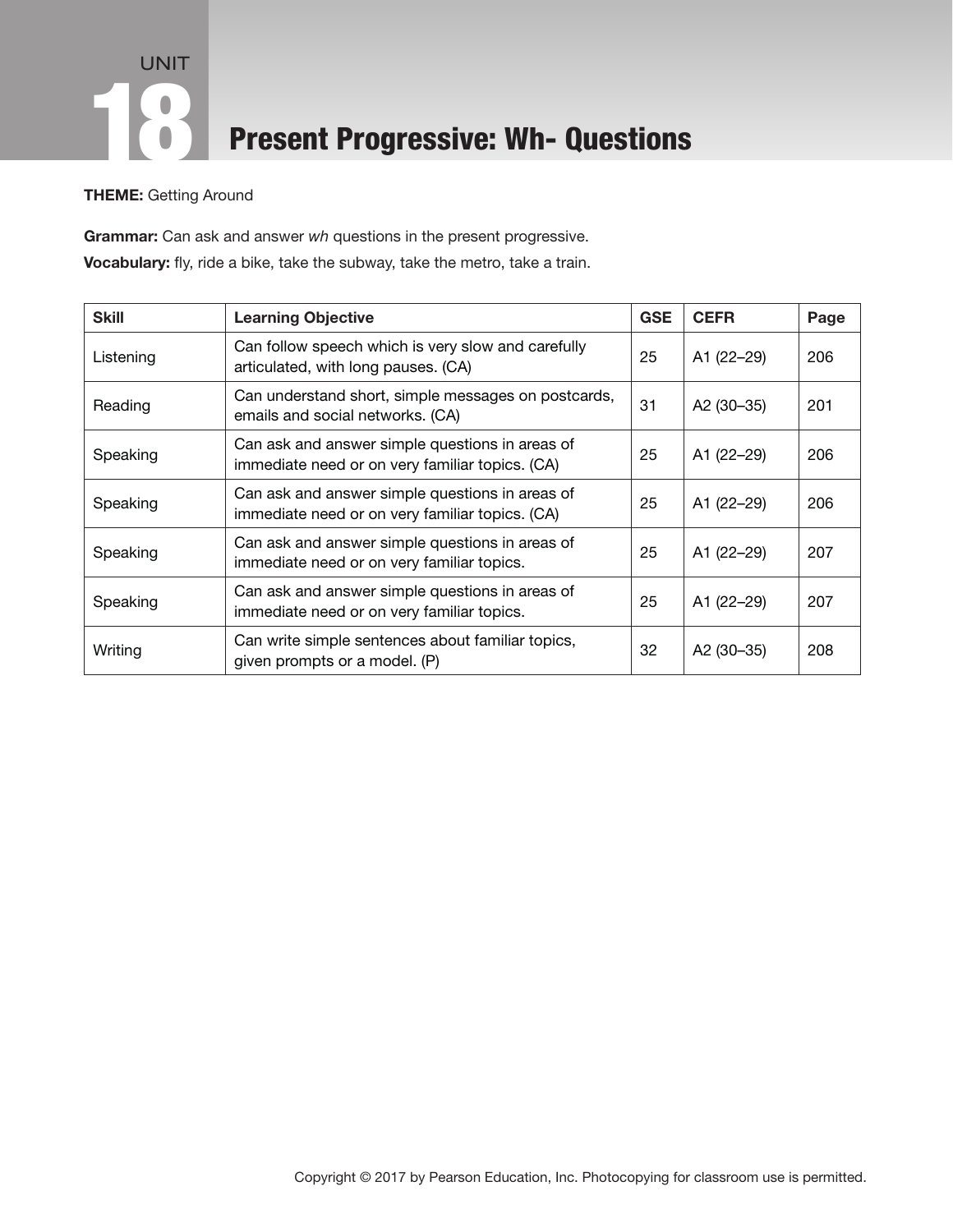# UNIT **19 Can and Can't**

#### THEME: Abilities

Grammar: Can use *can* to refer to ability and possibility in the present. Can make affirmative and negative statements with *can* and *can't*. Can ask and answer *yes/no* and *wh-* questions with *can*

Pronunciation: Stress on *Can* and *Can't*

Vocabulary: dance, give a presentation, play an instrument, play the guitar, play the piano, sing.

| <b>Skill</b> | <b>Learning Objective</b>                                                                         | <b>GSE</b> | <b>CEFR</b> | Page |
|--------------|---------------------------------------------------------------------------------------------------|------------|-------------|------|
| Listening    | Can understand simple, everyday conversations if<br>conducted slowly and clearly. (CA)            | 33         | A2 (30-35)  | 217  |
| Reading      | Can understand short, simple messages on postcards,<br>emails and social networks. (CA)           | 31         | A2 (30-35)  | 212  |
| Speaking     | Can express ability or lack of ability with regard to basic<br>activities using can or can't. (P) | 27         | A1 (22-29)  | 217  |
| Speaking     | Can express ability or lack of ability with regard to basic<br>activities using can or can't. (P) | 27         | A1 (22-29)  | 218  |
| Speaking     | Can express ability or lack of ability with regard to basic<br>activities using can or can't. (P) | 27         | A1 (22-29)  | 219  |
| Speaking     | Can express ability or lack of ability with regard to basic<br>activities using can or can't. (P) | 27         | A1 (22-29)  | 219  |
| Writing      | Can write simple sentences about what they and other<br>people do. (CA)                           | 30         | A2 (30-35)  | 220  |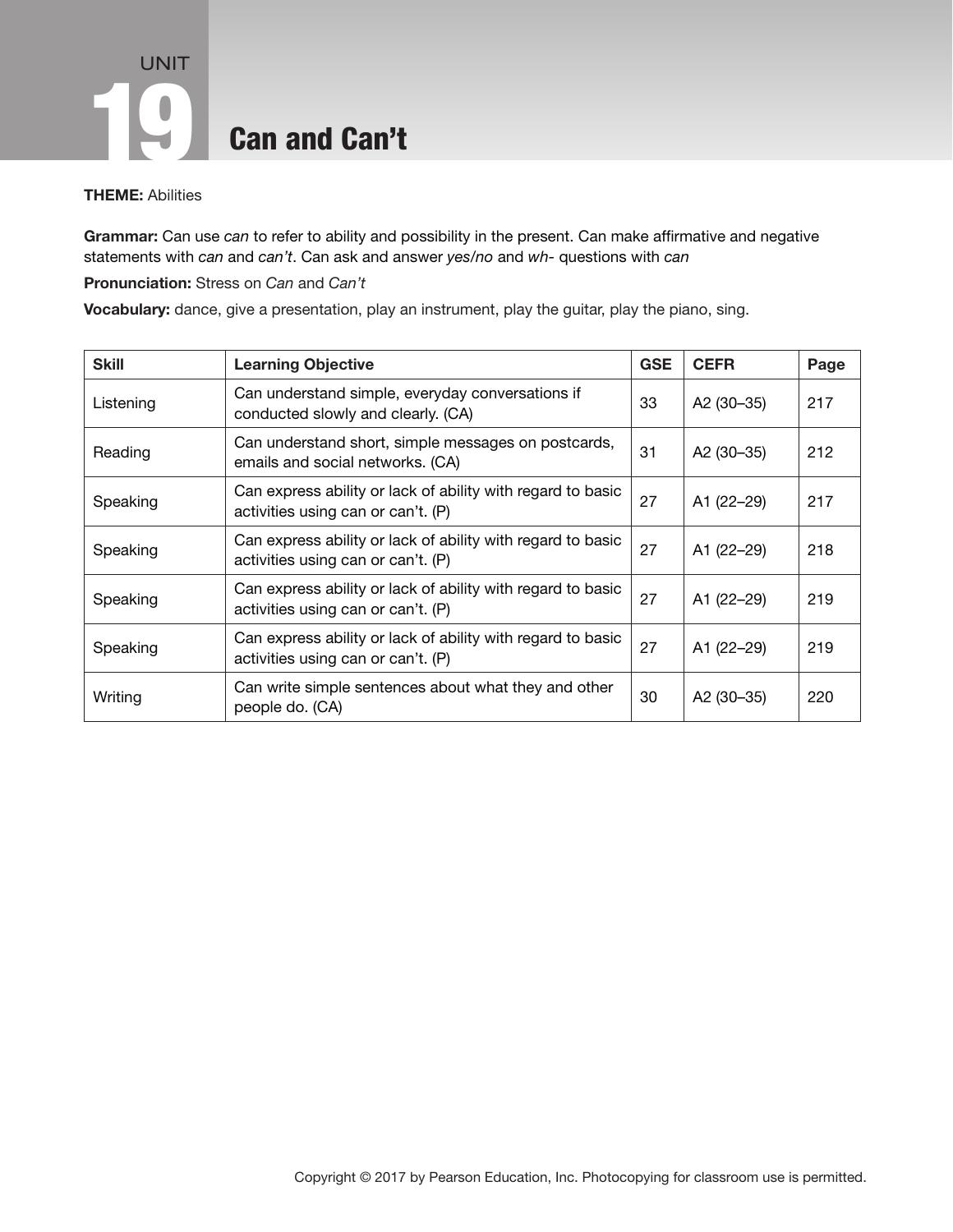

Possessive Nouns; This, That, These, and Those

#### THEME: Clothing

Grammar: Can use possessive nouns to show belonging. Can use *this*, *that*, *these*, and *those* as pronouns or adjectives

#### Pronunciation: Possessive Noun Endings

Vocabulary: dress (n) sneakers, earrings, sports jacket, handbag, suit (n), high heels, sweatshirt, jeans tie, (n), ring, T-shirt, shoes.

| <b>Skill</b> | <b>Learning Objective</b>                                                                                                               | <b>GSE</b> | <b>CEFR</b> | Page |
|--------------|-----------------------------------------------------------------------------------------------------------------------------------------|------------|-------------|------|
| Listening    | Can understand simple, everyday conversations if<br>conducted slowly and clearly. (CA)                                                  | 33         | A2 (30-35)  | 231  |
| Reading      | Can understand short, simple messages on postcards,<br>emails and social networks. (CA)                                                 | 31         | A2 (30-35)  | 226  |
| Speaking     | Can initiate and respond to simple statements on very<br>familiar topics. (CA)                                                          | 30         | A2 (30-35)  | 231  |
| Speaking     | Can describe what someone is wearing using a limited<br>range of expressions. (P)                                                       | 31         | A2 (30-35)  | 232  |
| Speaking     | Can describe what someone is wearing using a limited<br>range of expressions. (P)                                                       | 31         | A2 (30-35)  | 232  |
| Writing      | Can write short descriptive texts (4-6 sentences)<br>on familiar personal topics (e.g. family, animals,<br>possessions), given a model. | 35         | A2 (30-35)  | 233  |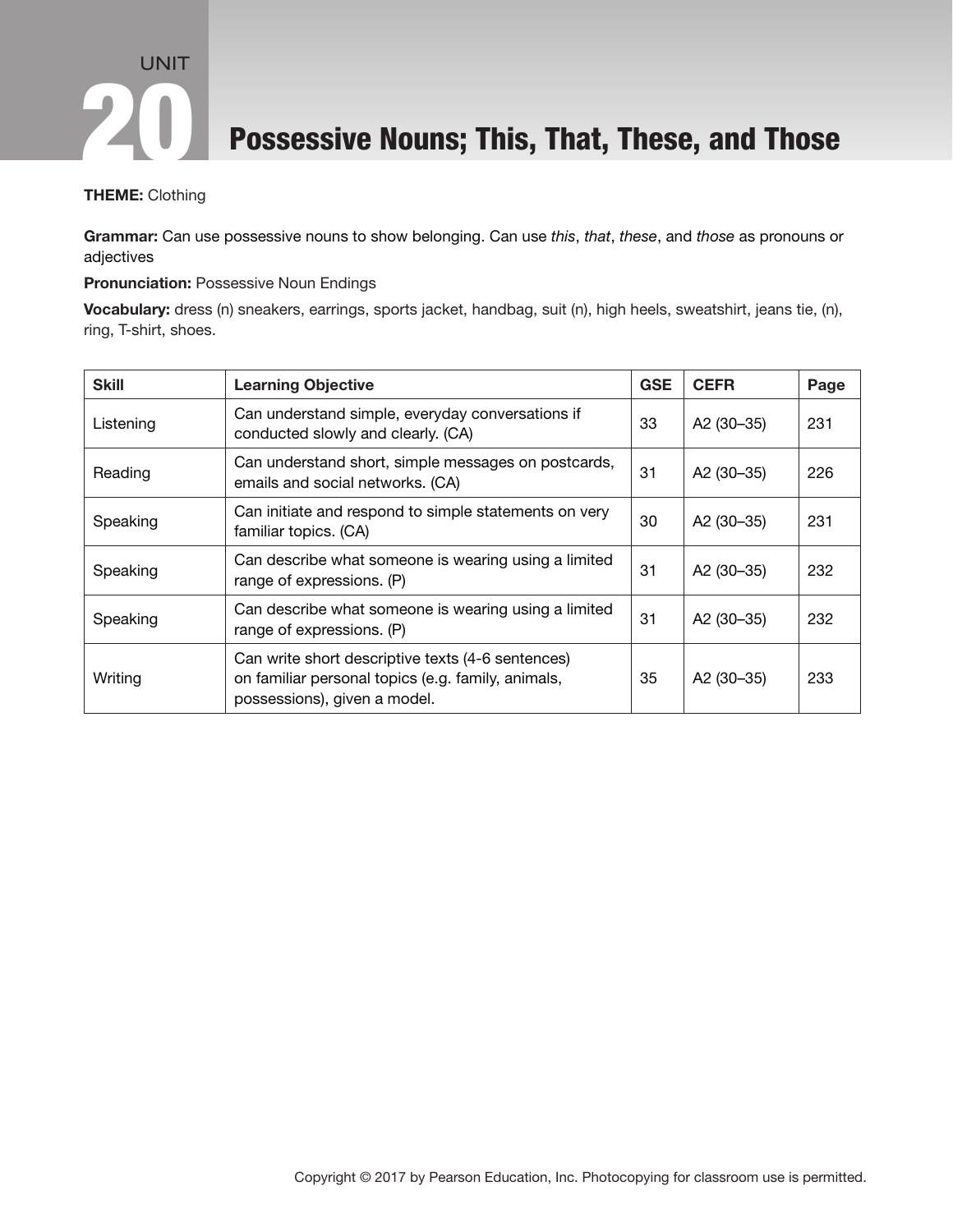### **Count and Non-Count Nouns; Some and Any**

### THEME: Food

Grammar: Can use singular and plural count and non-count nouns. Can use *a/an* with singular count nouns. Can use *some*, *any*, and other quantifiers with count and non-count nouns

### **Pronunciation: Plural Noun Endings**

Vocabulary: breakfast, rice, cereal salad, coffee, sandwich, dinner, soup, eggs, steak, fruit, tea, juice toast, lunch, vegetables, milk, yogurt, pasta.

| <b>Skill</b> | <b>Learning Objective</b>                                                                                                               | <b>GSE</b> | <b>CEFR</b>            | Page |
|--------------|-----------------------------------------------------------------------------------------------------------------------------------------|------------|------------------------|------|
| Listening    | Can understand simple, everyday conversations if<br>conducted slowly and clearly. (CA)                                                  | 33         | A2 (30-35)             | 243  |
| Reading      | Can understand short, simple messages on postcards,<br>emails and social networks. (CA)                                                 | 31         | A2 (30-35)             | 236  |
| Speaking     | Can ask and answer simple questions about people<br>they know in a limited way. (CA)                                                    | 28         | A1 (22-29)             | 243  |
| Speaking     | Can understand basic questions about people's likes<br>and dislikes. (P)                                                                | 24         | A1 (22-29)             | 244  |
| Speaking     | Can ask and answer simple questions in areas of<br>immediate need or on very familiar topics. (CA)                                      | 25         | A1 (22-29)             | 244  |
| Writing      | Can write short descriptive texts (4-6 sentences)<br>on familiar personal topics (e.g. family, animals,<br>possessions), given a model. | 35         | A <sub>2</sub> (30–35) | 245  |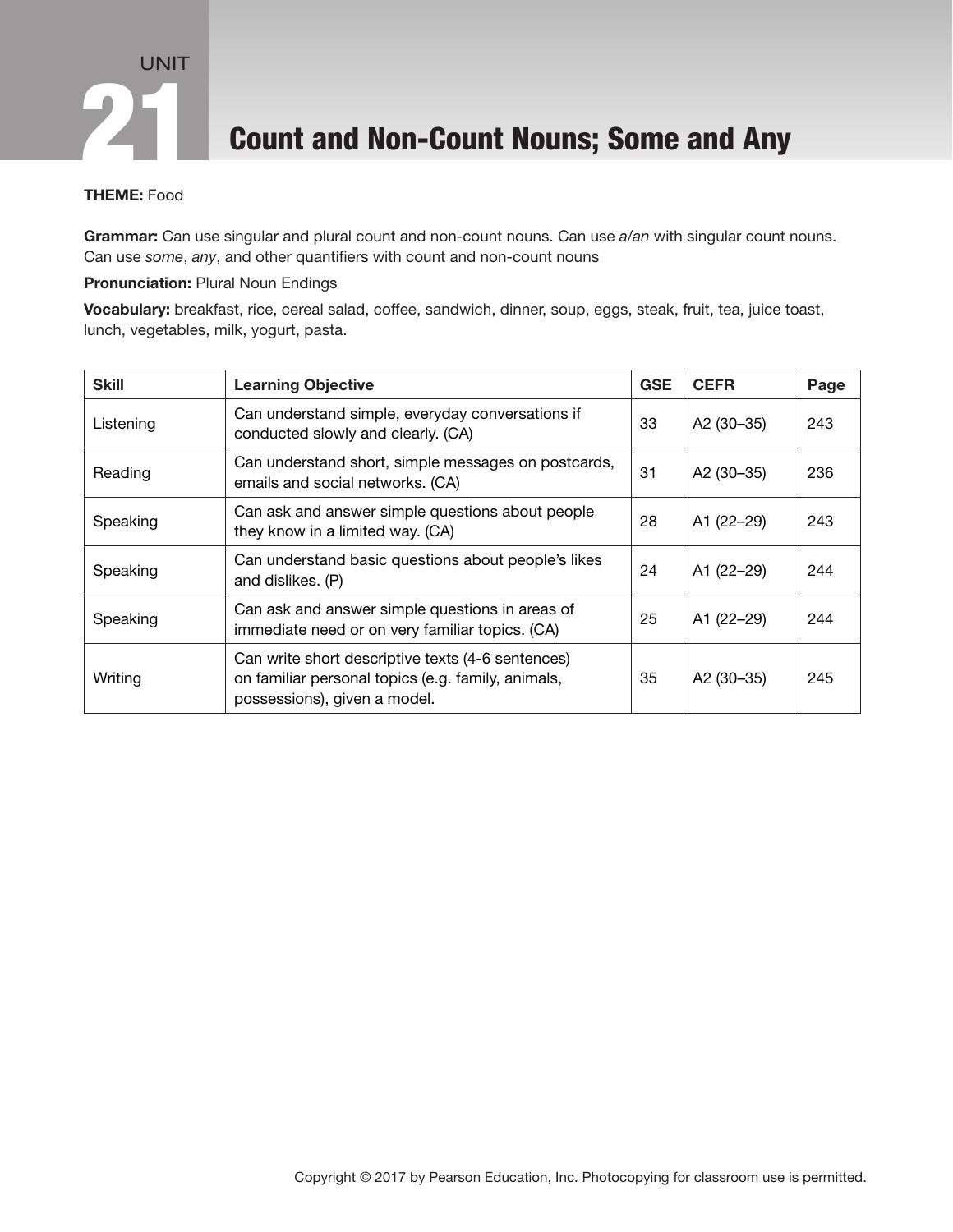

#### THEME: Shopping

Grammar: Can use the indefinite articles *a* and *an* to talk about a person or thing for the first time, or when it is not clear which person or thing is being referred to. Can use the definite article *the,* to refer to a specific person or thing*.* Can use *one* to replace a singular noun and *ones* to replace a plural noun

Pronunciation: *A* and *An* Before Singular Count Nouns

Vocabulary: order online, pay for, return, try on.

| <b>Skill</b> | <b>Learning Objective</b>                                                                          | <b>GSE</b> | <b>CEFR</b>            | Page |
|--------------|----------------------------------------------------------------------------------------------------|------------|------------------------|------|
| Listening    | Can understand simple, everyday conversations if<br>conducted slowly and clearly. (CA)             | 33         | A2 (30-35)             | 255  |
| Reading      | Can identify specific information in simple letters,<br>brochures and short articles. (CA)         | 37         | $A2 + (36 - 42)$       | 249  |
| Speaking     | Can ask and answer simple questions in areas of<br>immediate need or on very familiar topics. (CA) | 25         | A1 (22-29)             | 255  |
| Speaking     | Can express opinions using simple language                                                         | 34         | A <sub>2</sub> (30–35) | 255  |
| Speaking     | Can describe an object using simple language. (P) (P)                                              | 29         | A1 (22-29)             | 256  |
| Writing      | Can write simple sentences about familiar topics,<br>given prompts or a model. (P)                 | 32         | A2 (30-35)             | 257  |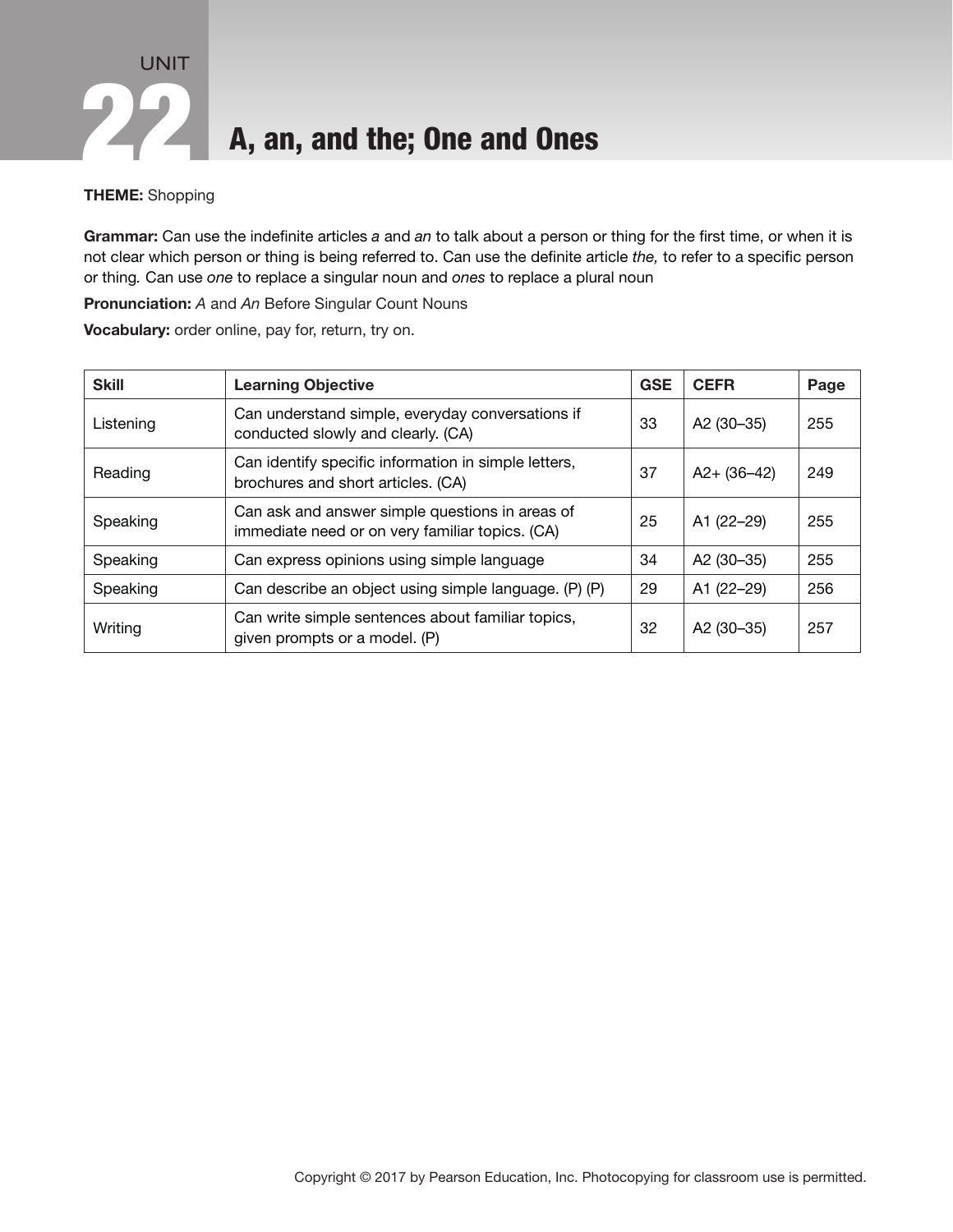### UNIT **223** Subject and Object Pronouns

THEME: Gifts and Favors

Grammar: Can use subject and object pronouns. Vocabulary: box of chocolates, flowers, gift card, tickets.

| <b>Skill</b> | <b>Learning Objective</b>                                                                          | <b>GSE</b> | <b>CEFR</b>      | Page |
|--------------|----------------------------------------------------------------------------------------------------|------------|------------------|------|
| Listening    | Can understand simple, everyday conversations if<br>conducted slowly and clearly. (CA)             | 33         | A2 $(30-35)$     | 266  |
| Reading      | Can understand short, simple messages on postcards,<br>emails and social networks. (CA)            | 31         | A2 (30-35)       | 261  |
| Speaking     | Can ask and answer simple questions in areas of<br>immediate need or on very familiar topics. (CA) | 25         | A1 (22-29)       | 267  |
| Speaking     | Can participate in short conversations in routine<br>contexts on topics of interest (C)            | 41         | $A2 + (36 - 42)$ | 267  |
| Speaking     | Can start or end a short conversation using basic fixed<br>expressions (CA)                        | 32         | A2 (30-35)       | 267  |
| Writing      | Can write short, simple structured paragraphs on<br>familiar topics, given a model (P)             | 43         | B1 (43-50)       | 268  |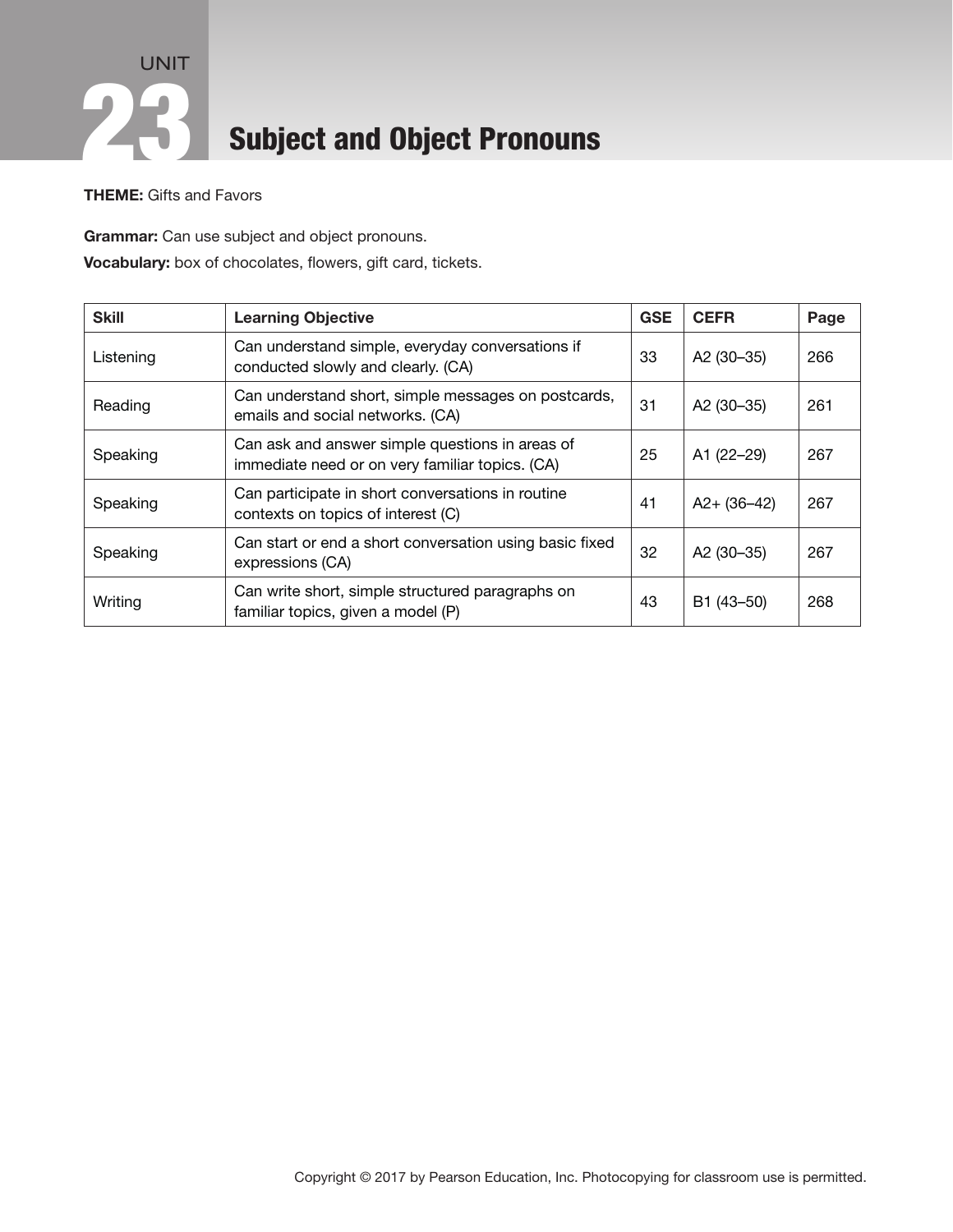### UNIT Simple Past Statements: Regular Verbs

### THEME: Success Stories

Grammar: Can use the simple past to talk about past events. Can make affirmative and negative statements in the simple past using common regular verbs. Can use past time expressions

Pronunciation: Simple past Verb Endings.

Vocabulary: graduate, hire, move.

| <b>Skill</b> | <b>Learning Objective</b>                                                                  | <b>GSE</b> | <b>CEFR</b>      | Page |
|--------------|--------------------------------------------------------------------------------------------|------------|------------------|------|
| Listening    | Can understand simple, everyday conversations if<br>conducted slowly and clearly. (CA)     | 33         | A2 (30-35)       | 279  |
| Reading      | Can identify specific information in simple letters,<br>brochures and short articles. (CA) | 37         | $A2 + (36 - 42)$ | 274  |
| Speaking     | Can participate in short conversations in routine<br>contexts on topics of interest (C)    | 41         | $A2 + (36 - 42)$ | 279  |
| Speaking     | Can participate in short conversations in routine<br>contexts on topics of interest (CA)   | 32         | A2 (30-35)       | 279  |
| Speaking     | Can participate in short conversations in routine<br>contexts on topics of interest (C)    | 41         | $A2 + (36 - 42)$ | 280  |
| Writing      | Can write short, simple structured paragraphs on<br>familiar topics, given a model (P)     | 43         | B1 (43-50)       | 281  |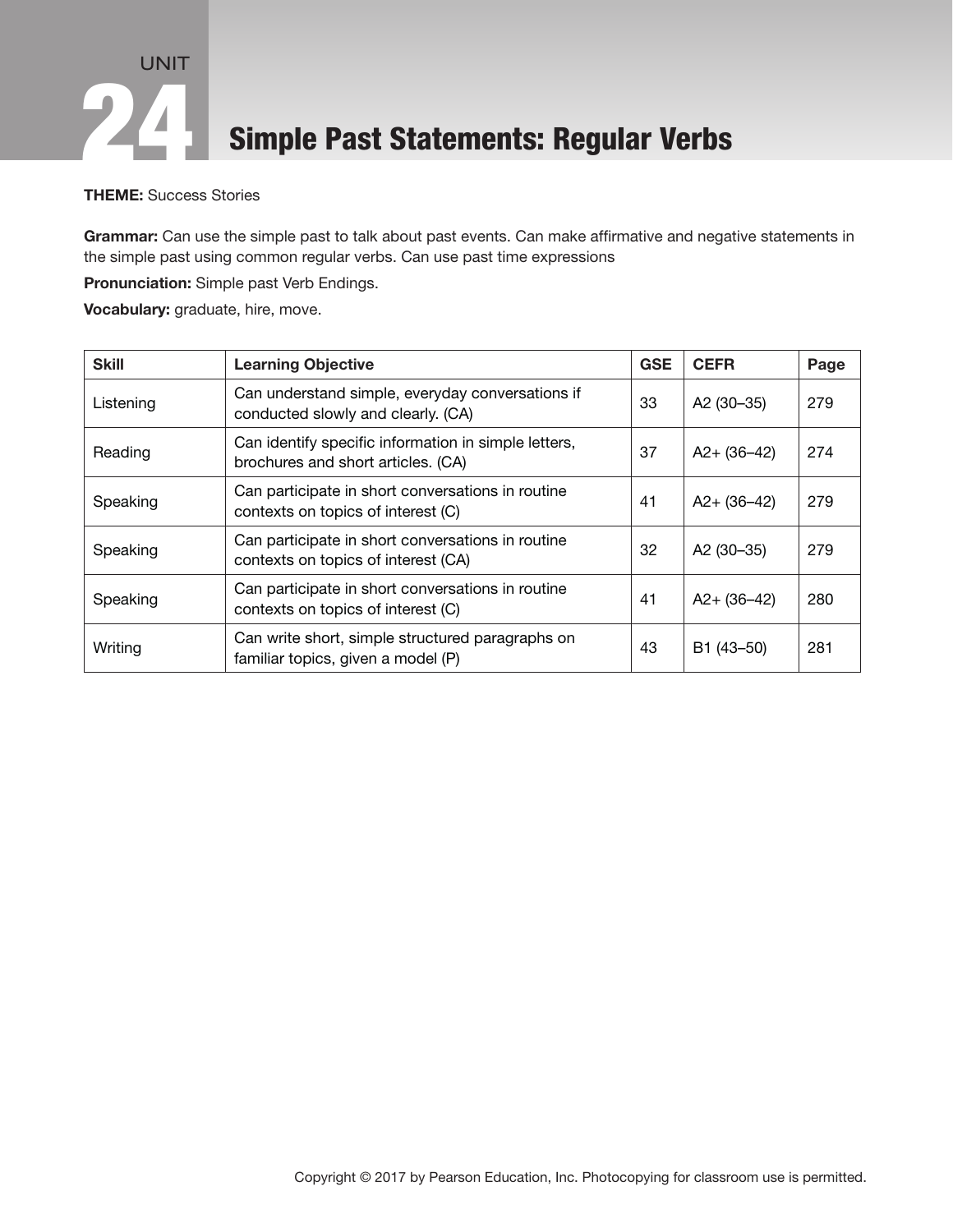### UNIT Simple Past: Irregular Verbs; Yes / No Questions

#### THEME: Helping Others

Grammar: Can make simple past statements using common regular and irregular verbs. Can ask and answer *yes/no* questions in the simple past.

Pronunciation: Simple Past, Questions with *Did*.

Vocabulary: act, protect, take care of.

| <b>Skill</b> | <b>Learning Objective</b>                                                                          | <b>GSE</b> | <b>CEFR</b>      | Page |
|--------------|----------------------------------------------------------------------------------------------------|------------|------------------|------|
| Listening    | Can understand simple, everyday conversations if<br>conducted slowly and clearly. (CA)             | 33         | A2 (30-35)       | 291  |
| Reading      | Can identify specific information in simple letters,<br>brochures and short articles. (CA)         | 37         | $A2 + (36 - 42)$ | 285  |
| Speaking     | Can ask and answer simple questions in areas of<br>immediate need or on very familiar topics. (CA) | 25         | A1 (22-29)       | 291  |
| Speaking     | Can start or end a short conversation using basic fixed<br>expressions (CA)                        | 32         | A2 (30-35)       | 292  |
| Speaking     | Can start or end a short conversation using basic fixed<br>expressions (C)                         | 41         | $A2 + (36 - 42)$ | 293  |
| Writing      | Can write short, simple structured paragraphs on<br>familiar topics, given a model (P)             | 43         | B1 (43-50)       | 294  |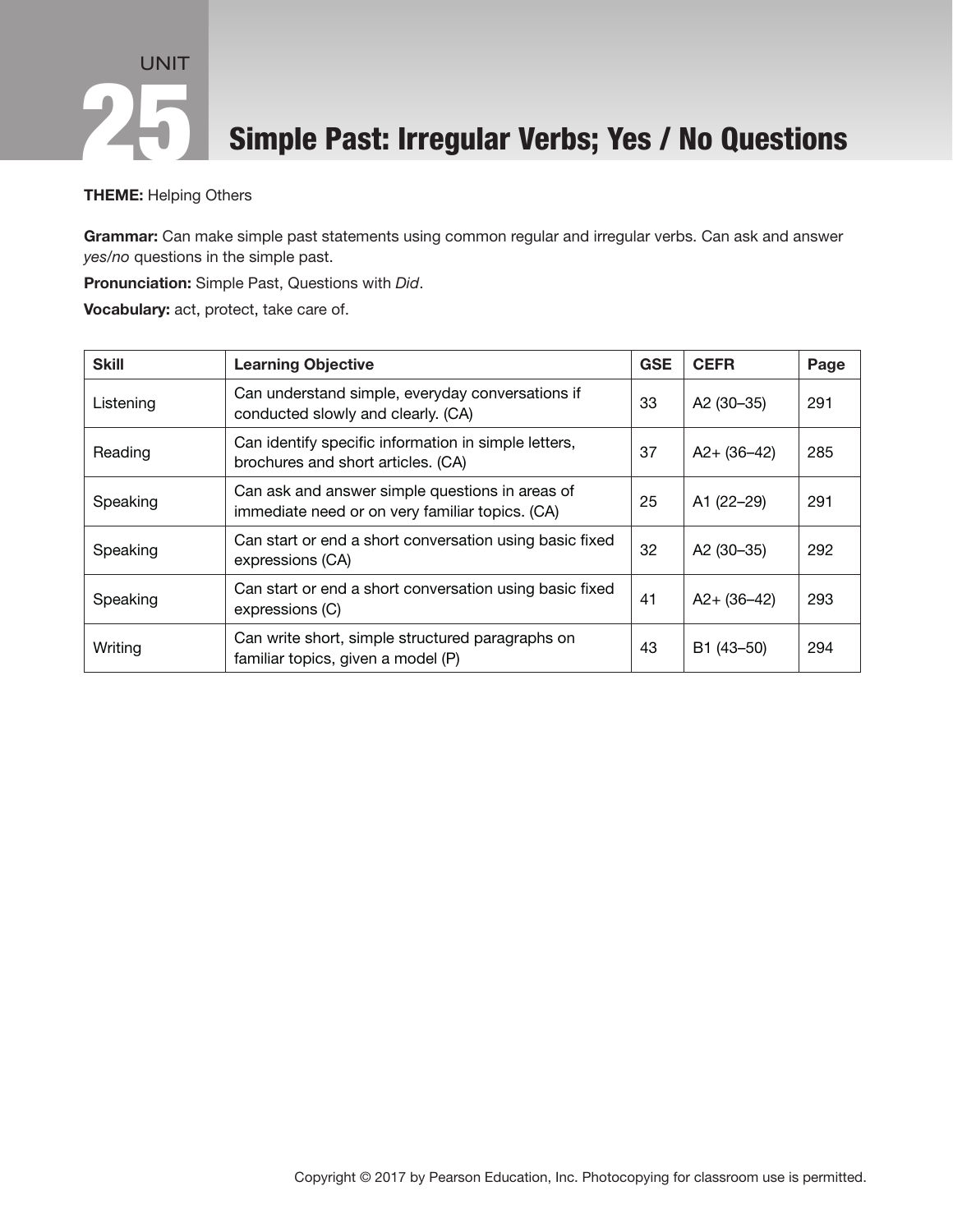### UNIT **26 Simple Past: Wh- Questions**

### THEME: An Accident

Grammar: Can ask and answers *wh* questions in the simple past.

Vocabulary: broken headlight, bumper, car accident, dent (n), headlight, scratch (n), tire

| <b>Skill</b> | <b>Learning Objective</b>                                                                          | <b>GSE</b> | <b>CEFR</b>            | Page |
|--------------|----------------------------------------------------------------------------------------------------|------------|------------------------|------|
| Listening    | Can understand simple, everyday conversations if<br>conducted slowly and clearly. (CA)             | 33         | A2 (30-35)             | 304  |
| Reading      | Can identify specific information in simple letters,<br>brochures and short articles. (CA)         | 37         | $A2 + (36 - 42)$       | 298  |
| Speaking     | Can ask and answer simple questions in areas of<br>immediate need or on very familiar topics. (CA) | 25         | A1 (22-29)             | 304  |
| Speaking     | Can initiate, maintain and close simple, restricted face-<br>to-face conversations. (N2000)        | 39         | $A2 + (36 - 42)$       | 304  |
| Speaking     | Can participate in short conversations in routine<br>contexts on topics of interest. (C)           | 41         | $A2 + (36 - 42)$       | 305  |
| Writing      | Can write simple sentences about familiar topics,<br>given prompts or a model. (P)                 | 32         | A <sub>2</sub> (30–35) | 306  |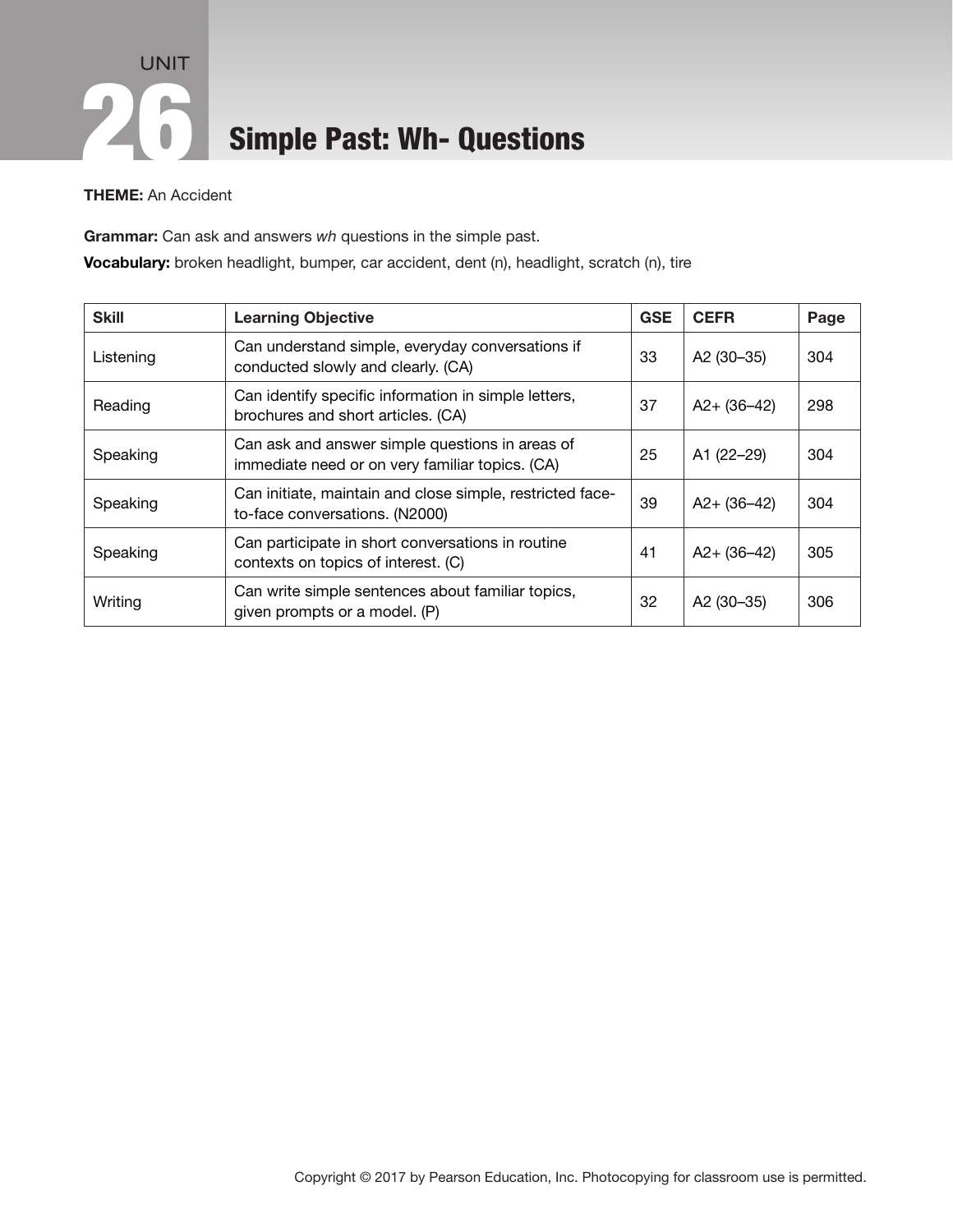

**How many and How much; Quantity Expressions** 

#### THEME: A Trip

Grammar: Can use *how many* and *how much* to ask for information about the quantity of something*.* Can use the quantity expressions *a lot of*, *a few*, *a little*, *not many*, and *not much* to answer questions with *how much*  and *how many*

#### Vocabulary: animal, flight, island, plant

| <b>Skill</b> | <b>Learning Objective</b>                                                                          | <b>GSE</b> | <b>CEFR</b>            | Page |
|--------------|----------------------------------------------------------------------------------------------------|------------|------------------------|------|
| Listening    | Can understand simple, everyday conversations if<br>conducted slowly and clearly. (CA)             | 33         | A <sub>2</sub> (30-35) | 318  |
| Speaking     | Can ask and answer simple questions in areas of<br>immediate need or on very familiar topics. (CA) | 25         | A1 (22-29)             | 318  |
| Speaking     | Can start or end a short conversation using basic fixed<br>expressions. (CA)                       | 32         | A2 (30-35)             | 318  |
| Speaking     | Can express opinions using simple language (P)                                                     | 45         | B1 (43-50)             | 319  |
| Writing      | Can write simple sentences about familiar topics,<br>given prompts or a model. (P)                 | 32         | A2 (30-35)             | 320  |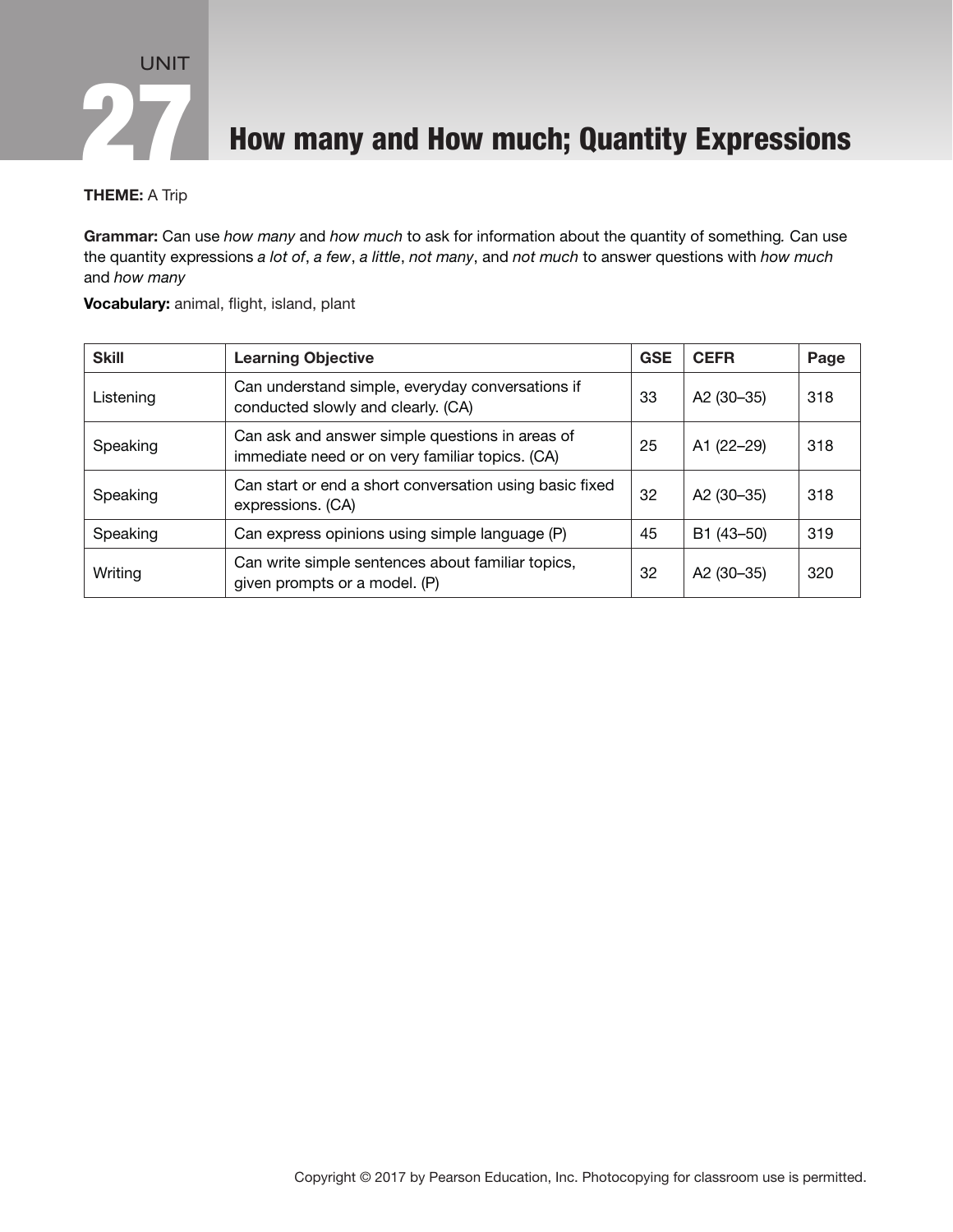**28 There is, There are, There was, and There were** 

#### THEME: Nature

Grammar: Can use *there* + simple present and past forms of *be* to state facts about people and things. Can ask and answer *yes/no* questions with *there* + *be*

Pronunciation: *There are* and *They're*

Vocabulary: desert, rain forest, volcano, waterfall

| <b>Skill</b> | <b>Learning Objective</b>                                                                          | <b>GSE</b> | <b>CEFR</b>      | Page |
|--------------|----------------------------------------------------------------------------------------------------|------------|------------------|------|
| Listening    | Can understand simple, everyday conversations if<br>conducted slowly and clearly. (CA)             | 33         | A2 (30-35)       | 331  |
| Reading      | Can identify specific information in simple letters,<br>brochures and short articles. (CA)         | 37         | $A2 + (36 - 42)$ | 324  |
| Speaking     | Can ask and answer simple questions in areas of<br>immediate need or on very familiar topics. (CA) | 25         | A1 (22-29)       | 331  |
| Speaking     | Can start or end a short conversation using basic fixed<br>expressions. (CA)                       | 32         | A2 (30-35)       | 332  |
| Writing      | Can write short, simple descriptive texts on familiar<br>topics, given prompts or a model. (P)     | 43         | B1 (43-50)       | 334  |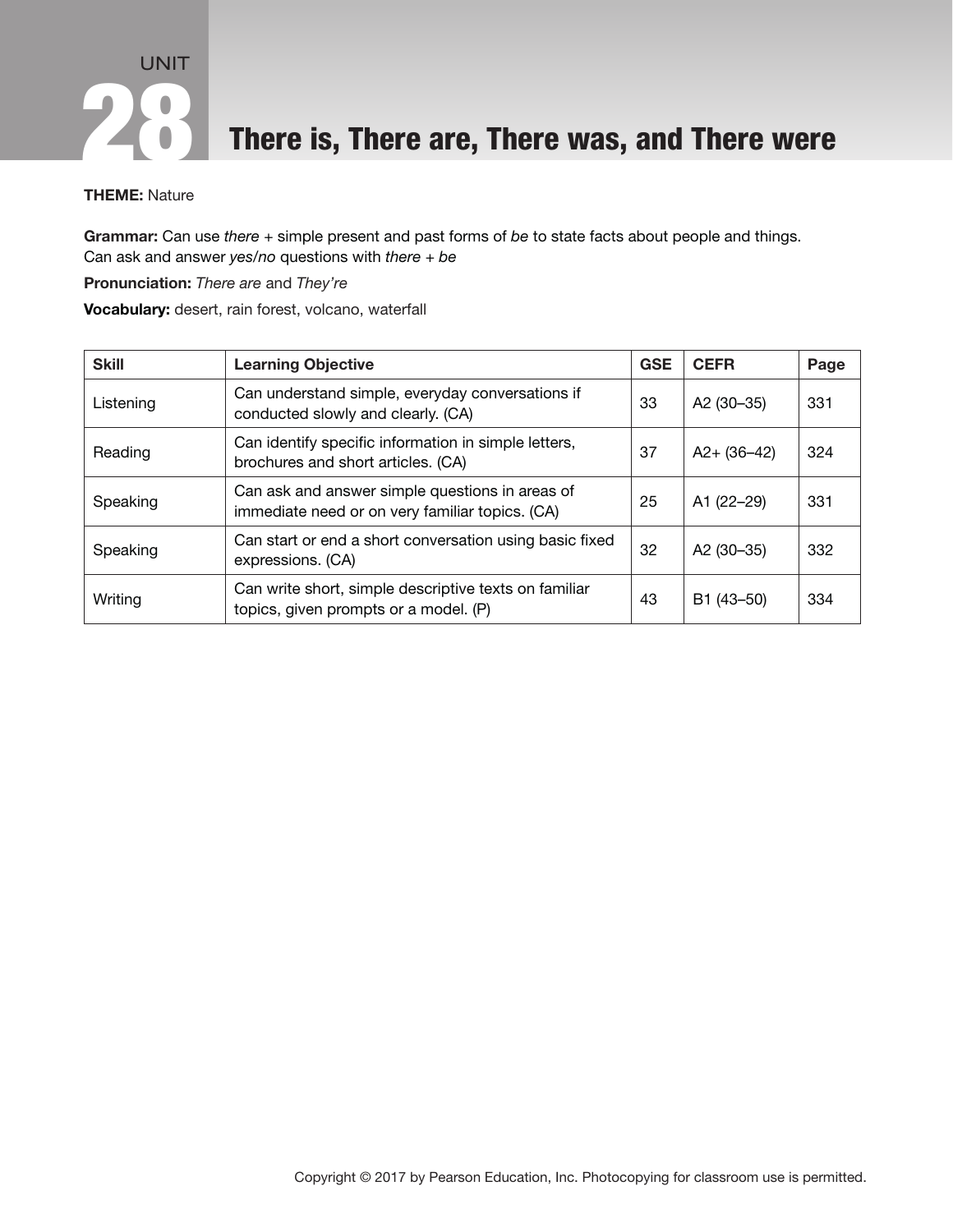

### Future with Be going to: Statements

#### THEME: Sports

Grammar: Can use *be going to* talk about the future. Can make affirmative and negative statements with *be going to*. Can use future time expressions, such as *in* + period of time, with *be going to*

Pronunciation: *Going to* and *Gonna*

Vocabulary: baseball, basketball, football, soccer.

| <b>Skill</b> | <b>Learning Objective</b>                                                                          | <b>GSE</b> | <b>CEFR</b>      | Page |
|--------------|----------------------------------------------------------------------------------------------------|------------|------------------|------|
| Listening    | Can understand simple, everyday conversations if<br>conducted slowly and clearly. (CA)             | 33         | A2 (30-35)       | 345  |
| Reading      | Can identify specific information in simple letters,<br>brochures and short articles. (CA)         | 37         | $A2 + (36 - 42)$ | 340  |
| Speaking     | Can ask and answer simple questions in areas of<br>immediate need or on very familiar topics. (CA) | 25         | A1 (22-29)       | 345  |
| Speaking     | Can participate in short conversations in routine<br>contexts on topics of interest. (C)           | 41         | $A2 + (36 - 42)$ | 346  |
| Speaking     | Can give or seek personal views and opinions in<br>discussing topics of interest (C)               | 46         | B1 (43-50)       | 346  |
| Writing      | Can write short, simple structured paragraphs on<br>familiar topics, given prompts or a model. (P) | 43         | B1 (43-50)       | 347  |